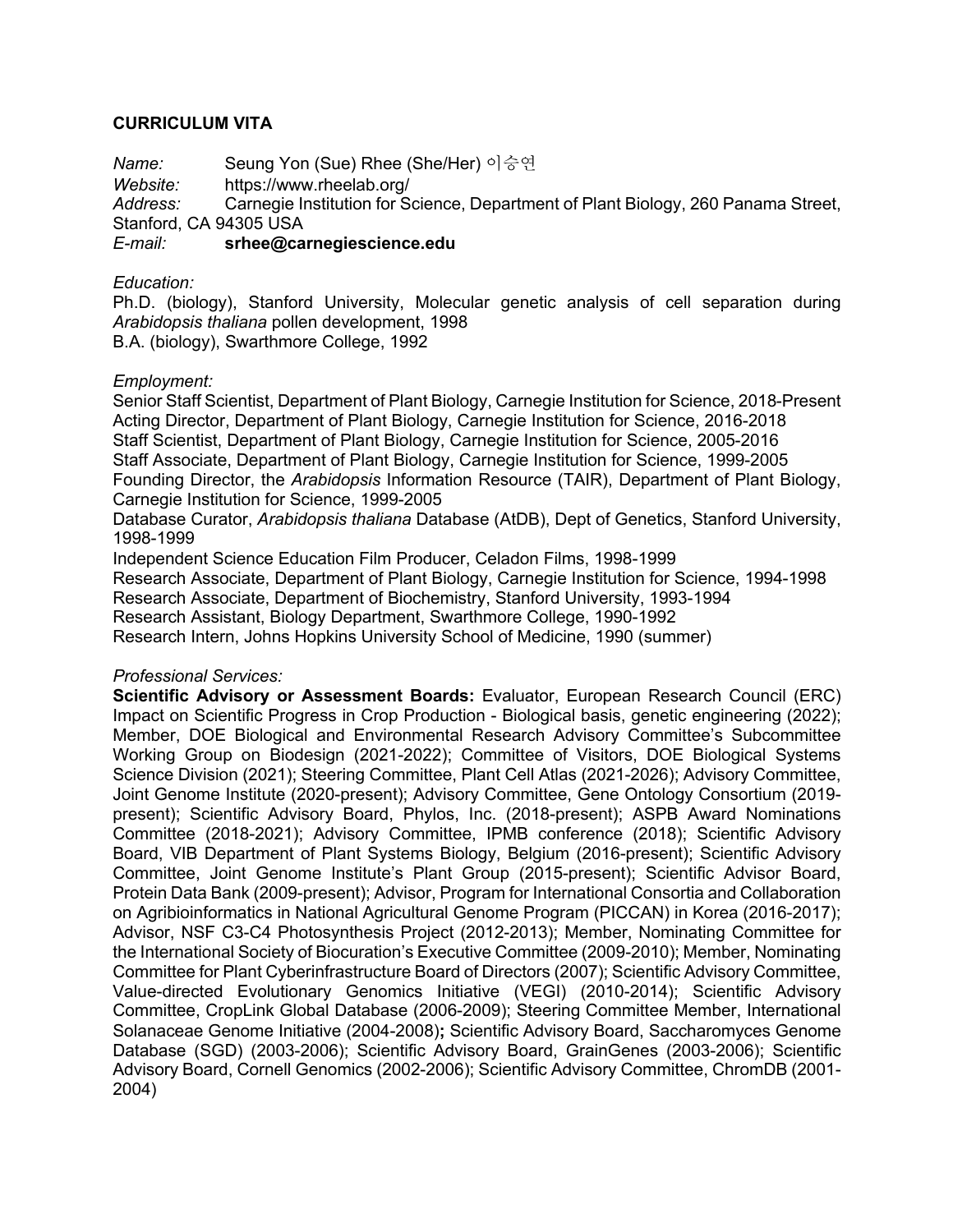**Grant Review Boards:** DOE (2018); NSF (2021, 2020, 2018, 2016, 2015, 2014, 2012, 2011, 2008, 2006); USDA-ARS (2002); NHGRI (2002)

**International Conference Organization Boards:** Lead organizer, Gordon Research Conference on Single-Cell Approaches in Plant Biology (2023, 2025); Co-organizer, 20<sup>th</sup> National Plant Biochemistry and Molecular Biology Congress, Mexico (2023); Lead organizer, First Plant Cell Atlas Symposium (2021); Scientific Organizing Committee, VIB conference Plant Science for Climate Emergency (2021); Lead organizer, First Plant Cell Atlas Workshop (2020); Co-organizer, 2<sup>nd</sup> Plant Systems Biology Conference (2020); Co-organizer, Plant Genomes, Systems Biology, and Engineering Conference at Cold Spring Harbor Laboratory (2017, 2019, 2021); Co-organizer, Fourth Conference of International Society for Biocuration (2010); Lead organizer, Second International Biocurators meeting (2007); Co-organizer, Solanaceae Genomics meeting (2007); Lead organizer, First International Biocurators Conference (2005); Co-organizer, NSF sponsored workshop on 'National Plant Synthesis Center' (2005)

**Scientific Journal Editorial Boards:** Guest Editor, Focus Issue on Plant Cell Atlas, Plant Physiology (2021); Advisory Editor, Plant & Cell Physiology (2020-2023); *In silico* Plants Editorial Board (2018-present); Associate Editor, Molecular Plant (2014-2019); Monitoring Editor, Plant Physiology (2002-2008, 2013-2016, 2021)

**Carnegie Institution for Science Services:** Pasadena Life Science Division Building Committee (2020-present); Deputy Organizer for Carnegie Workshop on Genomes to Ecosystems (2019); Faculty Advisor for Intrinsically Disordered Proteins Scientific Interest Group (2018-present); Faculty Advisor for DPB Website (2019); Carnegie's Center for Scientific Computation Committee (2014-2016); Carnegie Summer Internship Program Coordination (2013-2016); DPB IT Committee (2012-2016); Departmental Website Design (2010); Carnegie Seminar Organization (2008-2010); Departmental Website Design (2002); Internal Seminar Series Initiation and Organization (2000-2001)

### *Teaching:*

Fundamentals and Frontiers in Plant Biology (BIO129/229) (2020, 2022); Career Exploration & Planning (BIO380) (2019); Carnegie Writing Workshop (2018, 2019); Networks in Biology (Freshman Seminar) (2010, 2012)

### *Awards:*

NSF Predoctoral Fellowship (1993-1996); NSF/DOE/USDA Plant Training Grant Fellowship (1992-1993); Sigma Xi National Society (1991-1992); Howard Hughes Undergraduate Research Fellowship (1990-1991); National Honors Society (1988)

#### *Scientific Society Memberships:*

American Society of Plant Biologists (2010-present); International Society of Biocuration (2010 present); American Chemical Society (2014-present); Society for the Study of Evolution (2014 present); Society of Molecular Biology and Evolution (2014-present); Genetics Society of America (2014-present); International Society for Computational Biology (2015-present); California Native Plant Society (2015-present); Northern California Science Writers Association (2016-present); American Society of Cell Biologists (2016-present); American Geophysical Union (2019-present)

### *Outreach:*

San Francisco Dept of Children, Youth and their Families Summer Camp Program –Tardigrade Hunting (2022); Citizen Science Plant Cell Image Competition (2022); Science on the Screen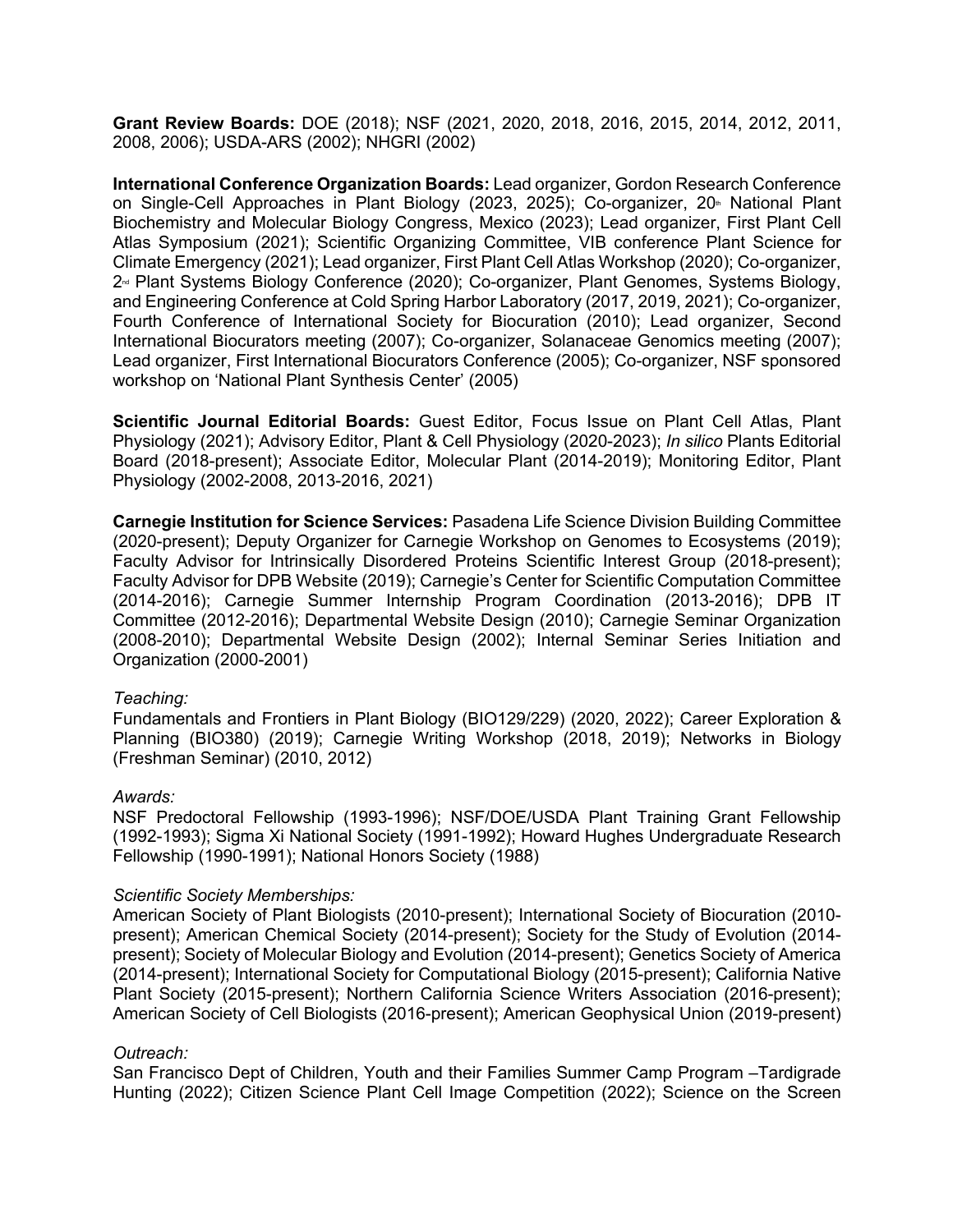(2021-present); Plant Science and Art Exhibit (2021-present); Plant Science Lesson Plans for Middle School (2021); Popular Science Essays (2018-present); Chemical Ecology Journal Club with Faulty, Students, and Local Citizens (2015-present)

#### *Contribution to Science:*

1. **From discovering cell separation mechanisms to centromere mapping:** My early work in graduate school focused on understanding how plant cells separate, which is rare in plants because cells are connected by walls. However, cell separation occurs during male gametogenesis in many plants to create individual pollen grains. Through molecular genetics, cell biological, and biochemical approaches, I identified a class of mutants called *quartet,* which are required for cell separation, and subsequently determined the molecular nature of the defects through gene cloning and molecular and biochemical characterization. Using immunolocalization and biochemical analyses, I showed that the phenotype resulted from defects in degrading the temporary cell wall before the secondary cell wall is deposited from the maternal tissue. I then cloned one of the genes, which encoded a pectin methylesterase, the first cell wall degrading enzyme with a demonstrated function *in vivo*. The *quartet* strains are still the *de facto* lines for plant scientists to study a variety of topics including gametophytic function, meiotic drive, genome stability, and centromere mapping. The strains have been used to map Arabidopsis centromeres, which was instrumental in refining the physical map and completing the genome sequencing. In the future, these strains could enable the creation of artificial plant chromosomes.

- Preuss D, Rhee SY, and Davis RW. (1994) Tetrad analysis possible in Arabidopsis with mutation of the QUARTET (QRT) genes. **Science** 264(5164):1458-60.
- Rhee SY and Somerville CR. (1998) Tetrad pollen formation in quartet mutants of *Arabidopsis thaliana* is associated with persistence of pectic polysaccharides of the pollen mother cell wall. **Plant Journal** 15(1):79-88.
- Rhee SY, Osborne E, Poindexter P, and Somerville, CR (2003) Microspore separation in the *quartet 3* mutants of Arabidopsis is impaired by a defect in a developmentally regulated pectinase required for pollen mother cell degradation. **Plant Physiology** 133(3):1170-80.

2. **Establishing and enabling systems and omics biology:** As genome sequencing became feasible towards the end of my graduate work, I became interested in the possibility of genomeenabled biology to understand the functions of all genes and pathways encoded in a genome and elucidate how organisms are hard- and soft-wired. As an early career investigator at Carnegie, I led a team of biologists and software engineers to create a computational infrastructure called the Arabidopsis Information Resource (TAIR) to collect and encode all available genomic and literature data to be computable by algorithms and easily accessible by researchers. TAIR has been a primer for revolutionizing plant research by enabling systematic and quantitative analyses of biological functions and pathways. Over time, TAIR has been used by 6.8 million people. Some 20,000 scientists around the world are still actively using it. In addition, my group was one of the early developers of the Gene Ontology (GO) system where we contributed to making the system work for plant genomes. GO is a shared, controlled and structured vocabulary for describing gene attributes. GO has been instrumental in analyzing and interpreting genomic and post-genomic data across many organisms, including many studies of various human diseases. GO has been mentioned in more than 26,000 articles, which have been cited over 580,000 times without selfcitations.

The Gene Ontology Consortium (2001) Creating the Gene Ontology Resource: Design and Implementation. **Genome Research** 11(8):1425-1433.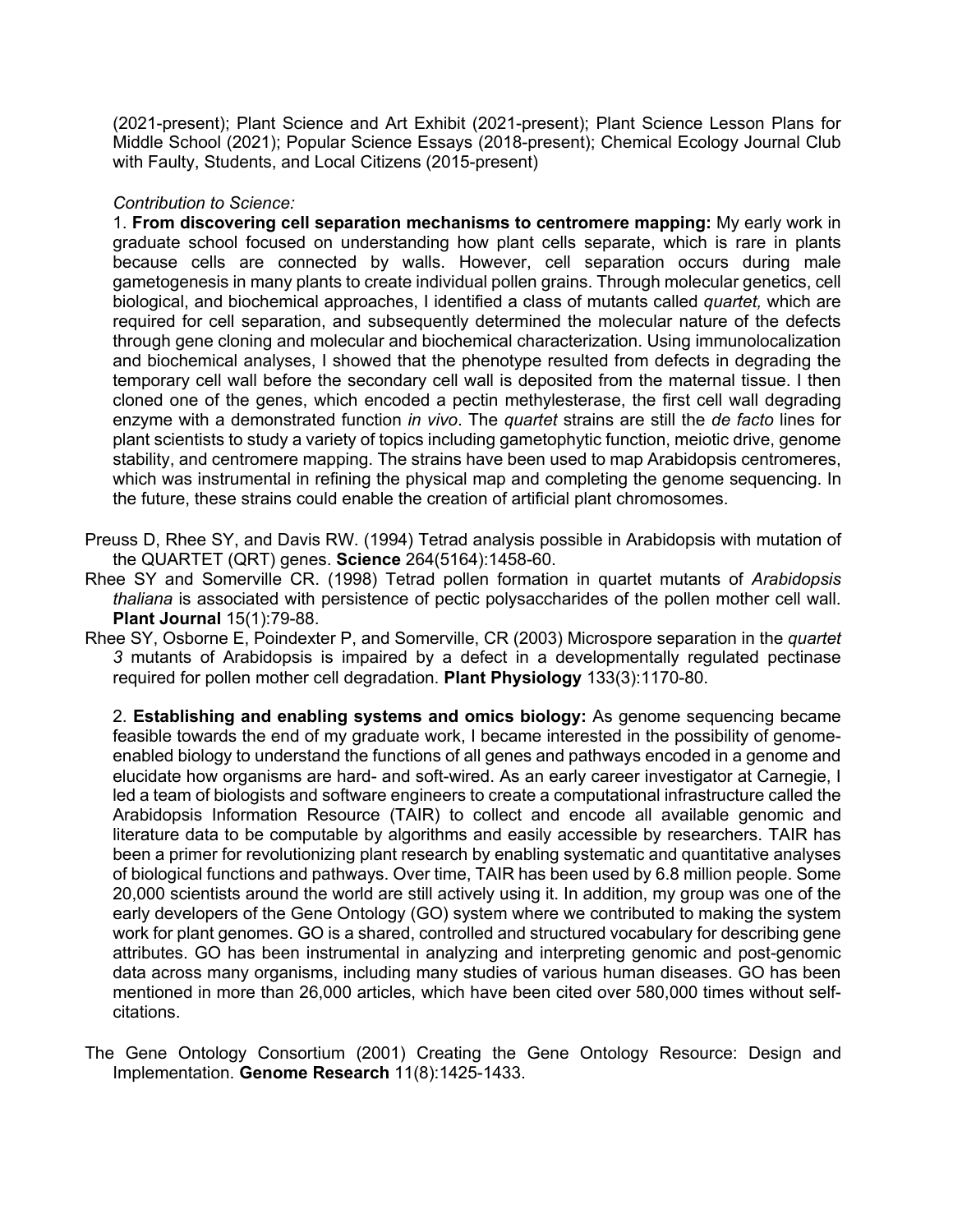Rhee SY, Beavis W, Berardini TZ, Chen G, Dixon D, Doyle A, Garcia-Hernandez M, Huala E, Lander G, Montoya M, Miller N, Mueller LA, Mundodi S, Reiser L, Tacklind J, Weems DC, Wu Y, Xu I, Yoo D, Yoon J, Zhang P. (2003) The Arabidopsis Information Resource (TAIR): a model organism database providing a centralized, curated gateway to Arabidopsis biology, research materials and community. **Nucleic Acids Research** 31(1):224-228.

Howe D, Costanzo M, Fey P, Gojobori T, Hannick L, Hide W, Hill DP, Kania R, Schaeffer M, St. Pierre S, Twigger S, White O, and Rhee SY (2008) The future of biocuration. **Nature** 455:47-50.

3. **Revealing functions of unknown genes:** One of the biggest problems facing biology in the post-genome era is that we still do not know the functions of many genes (25%-75% of proteinencoding genes are not even predictable for their function based on sequence similarity), even for intensively studied organisms such as *E. coli*, yeast, and human. We developed several systematic approaches to determine functions of unknown genes in the model plant *Arabidopsis thaliana*. First, to systematically infer functions of genes and group them into pathways, my group collaborated with Dr. Ed Marcotte's group to create the first plant genome-wide co-function network called AraNet, which has been used to systematically identify new genes in pathways and infer functions of uncharacterized genes based on the functions of their network neighbors. Second, we collaborated with Dr. Wolf Frommer's group to develop high-throughput experimental and computational pipelines to systematically identify interactions between membrane proteins and signaling proteins, testing over 6 million binary interactions between 3000 proteins. To date, this is still the largest eukaryotic membrane protein interaction network (such a network previously existed only for yeast, at  $~10\%$  of the scale). The vast majority of the membrane protein interactions we found had never before been identified. Third, we developed a computational pipeline to identify novel transcriptional regulators using non-sequence similarity approaches, and discovered a novel water sensor that is required for seed germination, FLOE1, and a gene family that controls the transition between proliferation and differentiation in leaves, CHIQUITA. We continue to explore systematic ways to accelerate gene function discovery.

- Lee I, Ambaru B, Thakkar P, Marcotte E, and Rhee SY (2010) Rational association of genes with traits using a genome-scale gene network for Arabidopsis thaliana. **Nature Biotechnology** 2(28):149-156.
- Jones AM, Xuan Y, Xu M, Wang R-S, Ho C-H, Lalonde S, You CH, Sardi MI, Parsa SA, Smith-Valle E, Su T, Frazer KA, Pilot G, Pratelli R, Grossmann G, Acharya BR, Hu HC, Engineer C, Villiers F, Ju C, Takeda K, Su Z, Dong Q, Assmann SM, Chen J, Kwak JM, Schroeder JI, Albert R, Rhee SY, and Frommer WB (2014) Border control – a membrane-linked interactome of Arabidopsis. (2014) **Science** 344:711-716.
- Bossi F, Fan J, Xiao J, Chandra L, Shen M, Dorone Y, Wagner D, Rhee SY (2017) Systematic discovery of novel eukaryotic transcriptional regulators using sequence homology independent prediction. **BMC Genomics** 18(1):480
- DoroneY, Boeynaems S, Jin B, Bossi F, Flores E, Lazarus E, Michiels E, De Decker M, Baatsen P, Holehouse AS, Sukenik S, Gitler AD, Rhee SY (2021) Hydration-dependent phase separation of a prion-like protein regulates seed germination during water stress. **Cell** 184(16), 4284-4298.e27. bioRxiv 2020.08.07.242172; doi: https://doi.org/10.1101/2020.08.07.242172
- Bossi F, Jin B, Lazarus E, Cartwright H, Dorone Y, Rhee SY (2021) *CHIQUITA1* maintains temporal transition between proliferation and differentiation in *Arabidopsis thaliana* **BioRXiv** 2021.11.24.469926; doi: https://doi.org/10.1101/2021.11.24.469926

4. **Systems biology of plant metabolism and enabling metabolic engineering:** Plant metabolism plays a vital role in the health and well-being of our society. Despite our dependence on plants for energy, nutrition, and medicine, plant metabolism remains a surprisingly understudied field. For example, more than 30% of all pharmaceuticals are based on plant natural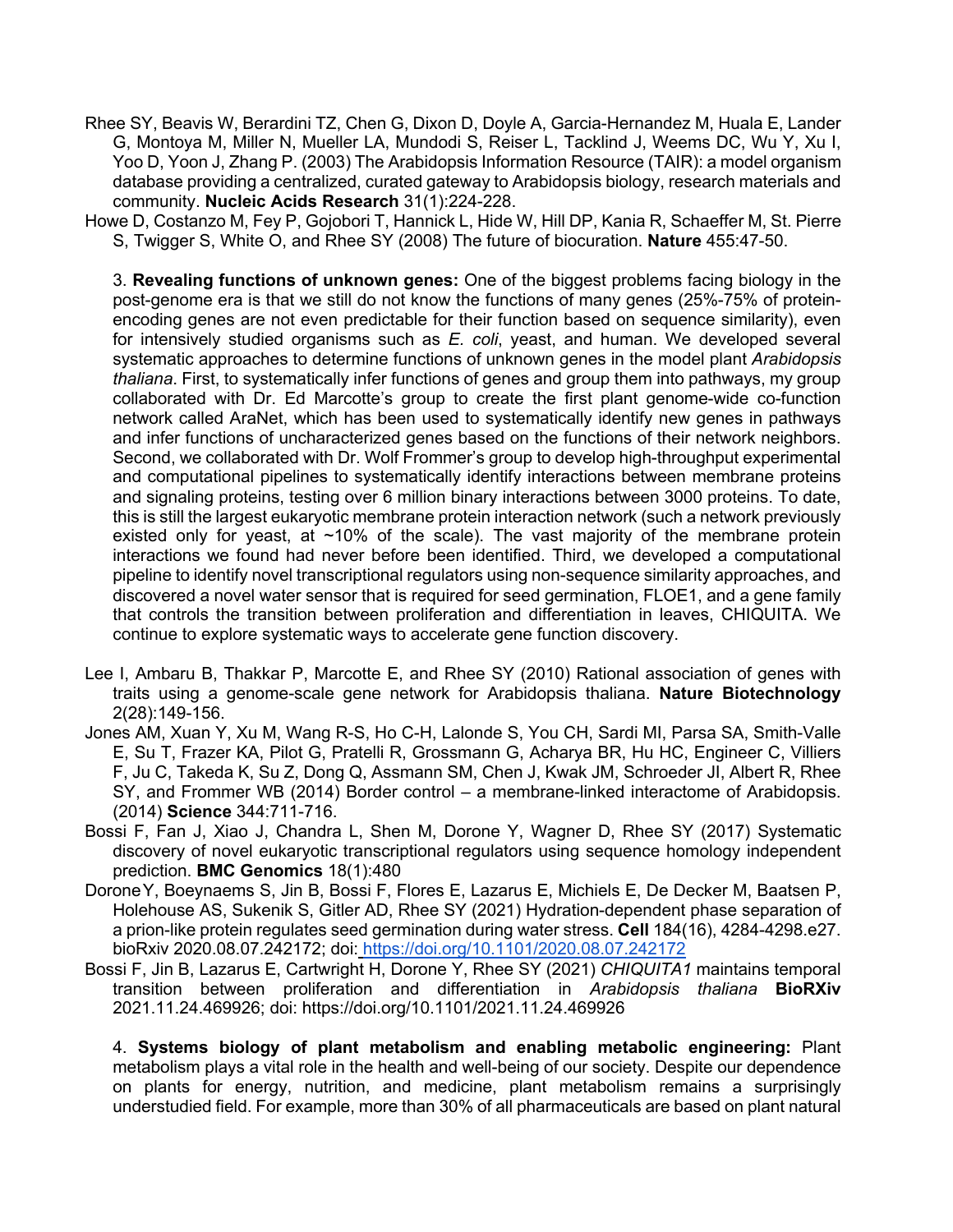products, yet our knowledge of plant metabolic pathways accounts for less than 0.1% of the metabolites thought to exist in flowering plants. Understanding how plants evolved this prodigious chemical vocabulary has been a longstanding goal in plant biology. Our group developed computational pipelines that systematically annotate enzyme function on the genome-scale. Using this system, we created a unique, unified resource of plant metabolic networks and discovered several properties that illustrate the differential evolution of secondary metabolism, permitting elucidation of novel secondary metabolic pathways. This opportunity is particularly relevant because secondary metabolites often confer upon plants the ability to survive major biotic and abiotic threats, and are the major sources of medicine, fragrance, and flavor. Thus, the molecular components involved in the production of secondary metabolites are a source of great interest across many fields of research, including agricultural biotechnology, synthetic biology, and biomedical and pharmaceutical research.

- Mueller LA, Zhang P, and Rhee SY (2003) AraCyc. A Biochemical Pathway Database for Arabidopsis. **Plant Physiology** 132(2):453-60.
- Zhang P, Dreher K, Karthikeyan A, Chi A, Pujar A, Caspi R, Karp P, Kirkup V, Latendresse M, Lee C, Mueller LA, Muller R, and Rhee SY (2010) Creation of a Genome-Wide Metabolic Pathway Database for Populus trichocarpa Using a New Approach for Reconstruction and Curation of Metabolic Pathways for Plants. **Plant Physiology** 153(4):1479-91.
- Chae L, Kim T, Dreher K, and Rhee SY (2014) Genomic signatures of specialized metabolism in plants. **Science** 344:510-513
- Schalpfer P, Zhang P, Chuan W, Kim T, Banf M, Chae L, Dreher K, Arvind C, Nilo-Poyanco R, Bernard T, Kahn D, and Rhee SY (2017) Genome-wide prediction of metabolic enzymes, pathways, and gene clusters in plants. **Plant Physiology** 173(4):2041-2059
- Kang S-H, Pandey RP, Lee C-M, Jeong J-T, Choi B-S, Sim JS, Jung M, Won SY, Oh T-J, Yu Y, Lee OK, Kim HH, Lee T-H, Kim N-H, Bashyal P, Kim T-S, Kim C-K, Kim J-S, Ahn B-O,Rhee SY, Sohng JK (2020) Genome-enabled discovery of anthraquinone biosynthesis in *Senna tora.* **Nature Communications** 11, 5875.
- Hawkins C, Ginzburg D, Zhao K, Dwyer W, Xue B, Xu A, Rice S, Cole B, Paley S, Karp P, and Rhee SY (2021) Plant Metabolic Network: A comprehensive resource of plant metabolic information. **Journal of Integrated Plant Biology***.* https://doi.org/10.1111/jipb.13163

5. **Transcriptional regulation and bioengineering:** Transcriptional regulation is fundamental in biology and has been the subject of an intensive study. However, molecular, genetic, and evolutionary studies suggest that there must be additional layers of control that have not been discovered. To investigate one of such layers, we used an integrated approach (computer science, genetics, genomics, proteomics, molecular evolution, development, and stress physiology) to uncover new layers of transcriptional regulation. First, we discovered a widespread occurrence of transcription factor-like proteins without a DNA binding domain, coined microProteins (miPs), which regulate evolutionarily related transcription factors. We found over 400 putative miPs in Arabidopsis along with their putative target transcription factors and their respective biological pathways. In collaboration with experimental biologists at Carnegie and Stanford, we experimentally validated two novel miPs and their predicted target transcription factors using genetic, molecular, and biochemical experiments as a proof-of-concept. Second, we discovered a new type of bivalent chromatin that we coined 'kairostat', which regulates the timing of gene expression for defense compound biosynthesis in response to pathogen attack. Third, we developed condition-specific genome-scale gene regulatory networks, which led to the discovery of several master regulators that control both growth and defense (manuscript in prep.).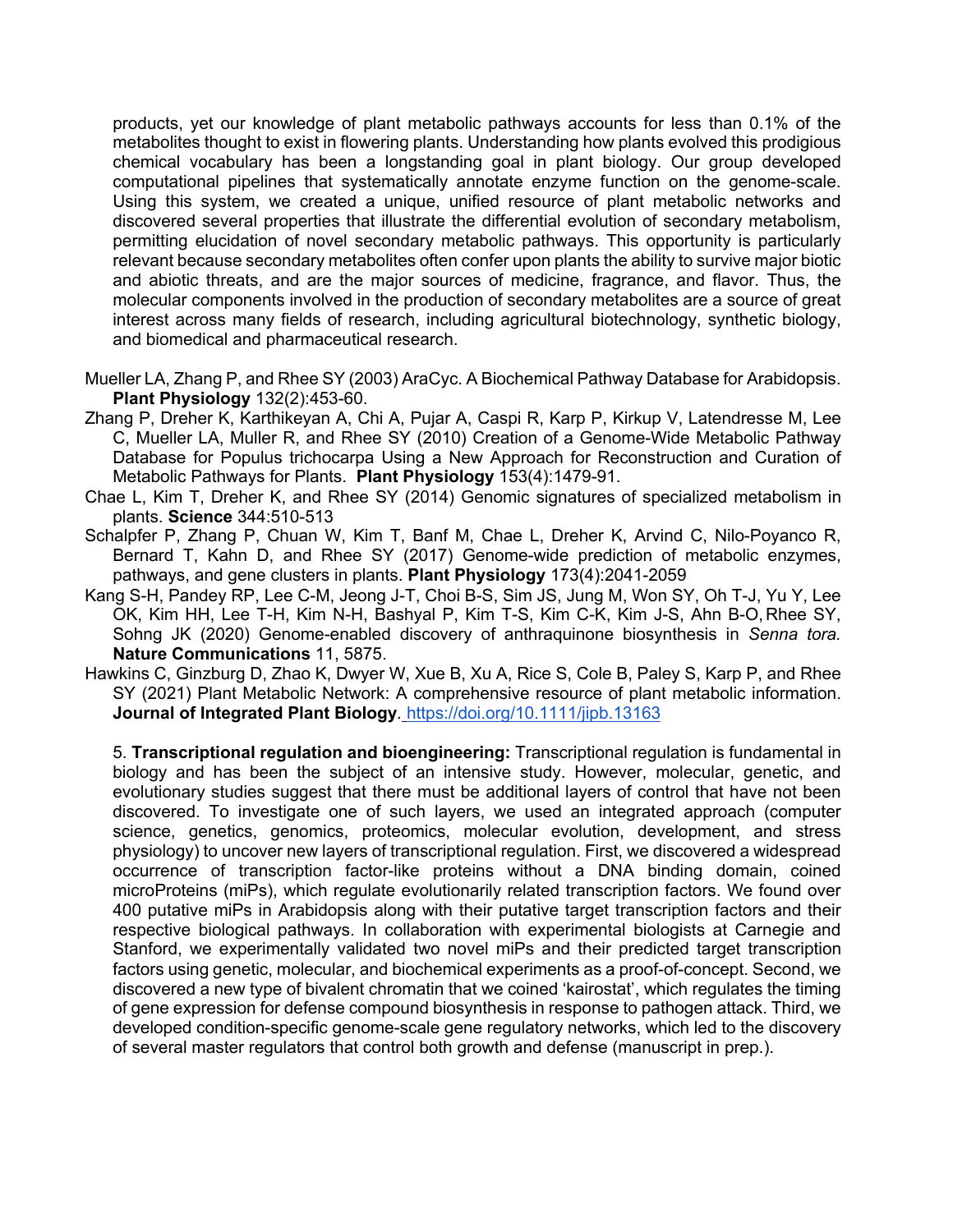- Magnani E, De Klein N, Nam H-I, Kim J-G, Pham KL, Fiume E, Mudgett MB, and **Rhee SY** (2014) A comprehensive analysis of microProteins reveals their potentially widespread mechanism of transcriptional regulation. **Plant Physiology** 165(1):149-15.
- Banf M and **Rhee SY** (2017) Enhancing gene regulatory network inference through data integration with markov random fields. **Nature Scientific Reports 7**:41174
- Zhao K, Kong D, Jin B, Smolke CD, Rhee SY (2021) A Novel Form of Bivalent Chromatin Associates with Rapid Induction of Camalexin Biosynthesis Genes in Response to a Pathogen Signal in Arabidopsis. **eLife** https://elifesciences.org/articles/69508

6. **Single-Cell Plant Biology:** To supercharge our ability to understand how plants work, we need to quantitatively understand the dynamic molecular organization of plant cells and their functions at the level of individual cells. For this, we need a solid infrastructure that can incorporate and codify the theoretical and empirical data of plant cells, a task too big to tackle for a single group. Therefore, we want to create a community that includes scientists from plant biology, data science, AI, imaging, proteomics, single cell profiling and nanotechnology to lay the groundwork for creating a comprehensive understanding of the dynamic molecular organization of plant cells, an initiative we are calling the Plant Cell Atlas (PCA). We have successfully kickstarted the PCA community-building activities in 2020 with three digital workshops on the vision, technologies and broader impacts of the PCA. Because of COVID-19, our original plan for an in-person gathering of 70 scientists, mostly senior faculty, turned into three virtual workshops, each of which drew over 400 scientists (70% early career) participating from around the world. The PCA community currently has over 800 members with over 150 scientists actively collaborating in SLACK.

- Rhee SY, Birnbaum KD, Ehrhardt DW (2019) Towards Building a Plant Cell Atlas. **Trends in Plant Science** 24(4):303-310
- Rice S, Fryer E, Ghosh Jha S, Malkovskiy A, Meyer H, Thomas J, Weizbauer R, Zhao K, Birnbaum KD, Ehrhardt DW, WangZ, Rhee SY, and The Plant Cell Atlas Consortium (2020) First Plant Cell Atlas Workshop Report. **Plant Direct** 00: 1– 10. https://doi.org/10.1002/pld3.271
- Plant Cell Atlas Consortium, Ghosh Jha S, Borowsky AT, Cole BJ, Fahlgren N, Farmer A, Huang SC, Karia P, Libault M, Provart NJ, Rice SL, Saura-Sanchez M, Agarwal P, Ahkami AH, Anderton CR, Briggs SP, Brophy JAN, Denolf P, Di Costanzo LF, Exposito-Alonso M, Giacomello S, Gomez-Cano F, Kaufmann K, Ko DK, Kumar S, Malkovskiy AV, Nakayama N, Obata T, Otegui MS, Palfalvi G, Quezada-Rodríguez EH, Singh R, Uhrig RG, Waese J, Van Wijk K, Wright RC, Ehrhardt DW, Birnbaum KD, Rhee SY (2021) Vision, challenges and opportunities for a Plant Cell Atlas. **eLife** DOI: 10.7554/eLife.66877
- Eckelbarger M, Rice S, Osano A, Peng J, Ullah H, Rhee SY (2021) Recognizing Pioneering Black Plant Biologists in Our Schools and Society. **Trends in Plant Science** http://doi.org/10.1016/j.tplants.2021.07.021

### *Invited Seminars:*

1. York University, York, UK (2000); 2. The Institute for Genome Research (2000); 3. Oxford University, Oxford, UK (2000); 4. Lorne Genome Conference, Melbourne, Australia (2001); 5. University of Arizona, Tucson, AZ (2001); 6. Plant Gene Expression Center, Albany, CA (2001); 7. Entigen, Sydney, Australia (2001); 8. Cornell University, Ithaca, NY (2001); 9. Seoul National University, Seoul, South Korea (2001); 10. University of California at Riverside, Riverside, CA (2002); 11. University of Guelf, Guelf, Canada (2002); 12. VIB, University of Gent, Gent, Belgium (2003); 13. Seoul National University, Seoul, South Korea (2004); 14. University of Missouri, Columbia (2004); 15. Plant Gene Expression Center, Albany, CA (2004); 16. Iowa State University (2007); 17. U.C. Riverside (2007); 18. University of Calgary, Canada (2007); 19. National Research Center-Plant Biotechnology Institute, Saskatoon, Canada (2007); 20. Danforth Center, MO (2007); 21. Dow Agrosciences (2010); 22. U.C. Riverside (2010); 23. U. Florida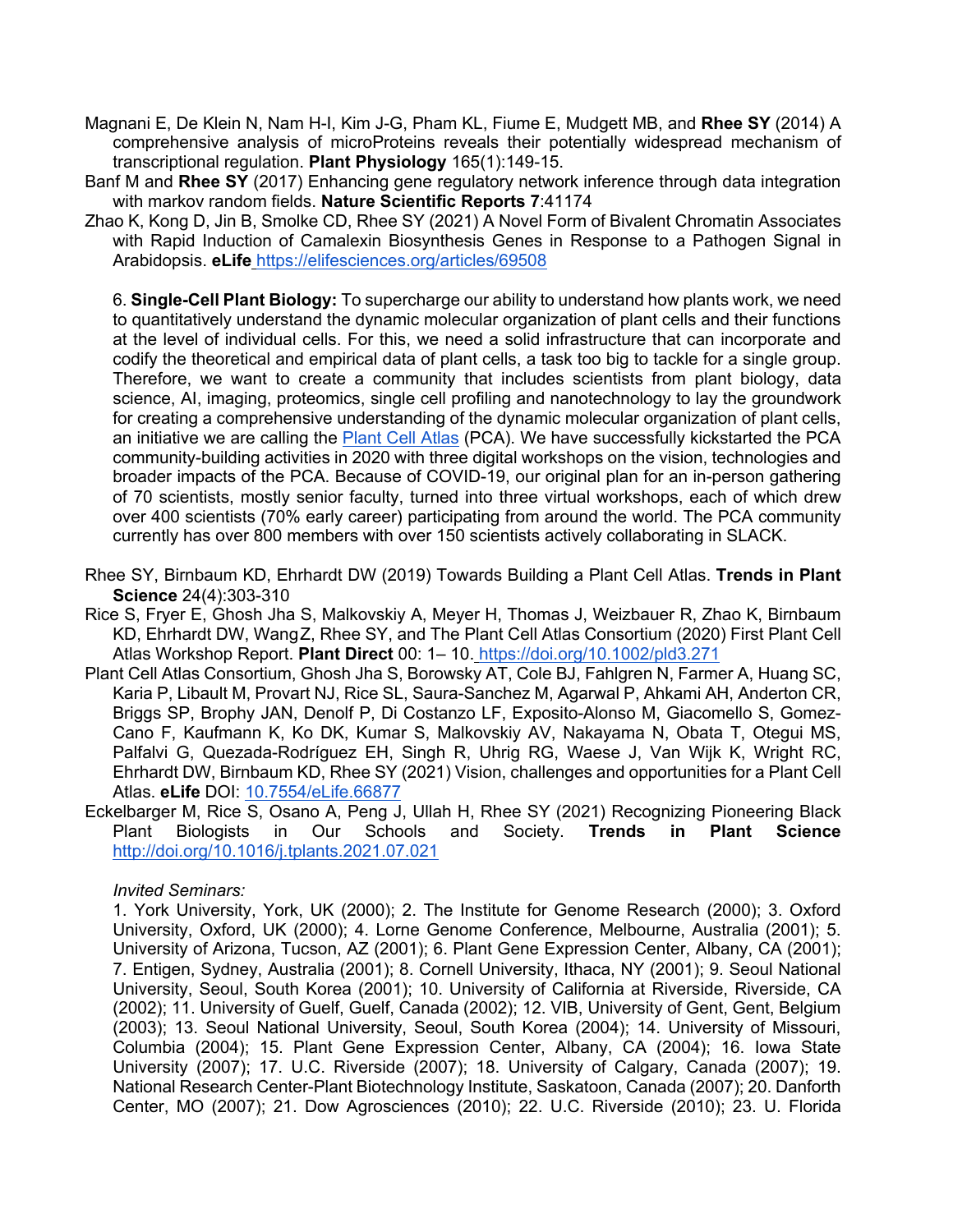(2011); 24. Michigan State U. (2011); 25. Danforth Center (2012); 26. National Cheng Kung U., Taiwan (2012); 27. UC Davis (May 2013); 28. Washington State U. (April 2013); 29. University of Missouri-Columbia (Oct 22, 2013); 30. San Francisco State University (April 23, 2015); 31. Second Genome (Nov 9, 2015); 32. Louisiana State U. (Feb 22, 2016); 33. Plant Gene Expression Center, Albany CA (March 10, 2016); 34. Langebio, the National Laboratory of Genomics for Biodiversity, Mexico (May 10, 2016); 35. VIB, Ghent, Belgium (Sept 17, 2018); 36. U. Maryland at College Park (Nov 15, 2018); 37. Danforth Center (May 2019); 38. ASPB / Plantae Global Virtual Plant Research Seminar Series (June 16, 2020); 39. U. Kentucky (Nov 12, 2020); 40. Washington State U. (Dec 17, 2020); 41. Williams College (April 9, 2021); 42. EMSL (Aug 17, 2021); 43. UC Riverside (Nov 10, 2021); 44. Digital Carnegie Science Program (Jan 25, 2022); 45. Washington State U (Feb 7, 2022); 46. U. Wisconsin-Madison (Apr 21, 2022); 47. Gregor Mendel Institute (2022); 48. U. Kentucky Biology Graduate Student Association Seminar (Mar 9, 2023)

#### *Invited Symposia:*

1. Agricultural Genomics Conference, San Diego, CA (1999); 2. Advances in Genomic Research, Potentials and Applications, San Francisco State University, SF, CA (1999); 3. Genomic *Arabidopsis* Resource Network Workshop, York, UK (2000); 4. NSF Workshop on U.S.-Australia Interactions, Washington D.C. (2000); 5. AAAS Annual Meeting, San Francisco, CA (2001); 6. Plant & Animal Genome IX Conference, San Diego, CA (2001); 7. Mini-symposium on Plant Bioinformatics, KRIBB, Daejon, South Korea (2001); 8. Plant Genome Awardees Meeting, San Diego, CA (2002); 9. Future of the National Plant Genome Initiative, National Academy of Sciences, Washington DC (2002); 10. National Science Foundation Managing Plant Genomic Resources Workshop, Asilomar, CA (2002); 11. International Horticultural Congress, Toronto, Canada (2002): 12. 2<sup>nd</sup> International Conference on Plant Metabolomics, Postsdam, Germany (2003); 13. Digital Archives for Science & Engineering Resources (DASER) Symposium (2003); 14. Crop Functional Genomics (2004); 15. 7<sup>th</sup> International Plant Cold Hardiness Symposium (2004); 16. Solanaceae Genomics Meeting, Jeju Island, S. Korea (2007); 17. Korea Genome Organization Meeting, Seoul, S. Korea (2007); 18. iPlant Kick-off Conference, Cold Spring Harbor Labs, NY (2008); 19. American Society of Plant Biologists Conference, Merida, Mexico (2008); 20. Banff Plant Metabolism Conference, Banff, Canada (2008); 21. International Conference on *Arabidopsis* Research (2010); 22. A Current Opinion Conference on Plant Genome Research, Amsterdam, the Netherlands (2011); 23. Alliance of Independent Plant Institutes Meeting, St. Louis, MO (2011); 24. ASMS Asilomar Conference on Mass Spectrometry, Asilomar, CA (2011); 25. Phenotype Ontology RCN, NASCent, Durham, NC (2012); 26. Plant Genomics in China XIII, Tai'an, China (2012); 27. Microbial and Plant Genomics Institute (MPGI) Symposium on Systems Biology of Genetic Regulation, St. Paul, MN (2012); 28. International Symposium on Root Systems Biology, Taipei, Taiwan (2012); 29. Evolution of Metabolic Diversity, Banbury, NY (March 2013); 30. Alliance of Independent Plant Institutes Meeting, Ithaca, NY (May 2013); 31. Plants and People Conference, Berlin, Germany (June 2013); 32. Meeting on the Genetic Basis of Unintended Effects in Modified Plants, Ottawa, Canada (Jan 14-15, 2014); 33. JGI DOE Conference: "Genomics of Energy and the Environment" (March 24-25, 2015); 34. Penn State Plant Biology Symposium: "Plant Stress-omics in a Changing Climate" (May 13-16, 2015); 35. Molecular Plant Symposium, Beijing, China (Aug 5-8, 2015); 36. Plant Genomes & Biotechnology: From Genes to Networks, CSHL, NY (Dec 2-5, 2015); 37. NAASC RCN: Arabidopsis Research and Training for the 21st century (May 13-15, 2016); 38. ASPB Conference, Plant Cell Symposium: New Biological Insights from Large-Scale Biology, Austin TX (July 9-13, 2016); 39. MSU - Plant Biotechnology for Health and Sustainability Annual Symposium (Oct 26-27, 2017), East Lansing, MI; 40. First International Plant Systems Biology Conference (Sept 10-14, 2018), Roscoff, France; 41. UC Davis Plant Symposium (April 8, 2019); 42. Plants of the Future, NYU NY (June 13-14, 2019); 43. LBNL Single Cell Solutions for Energy and Environment (Jan 23,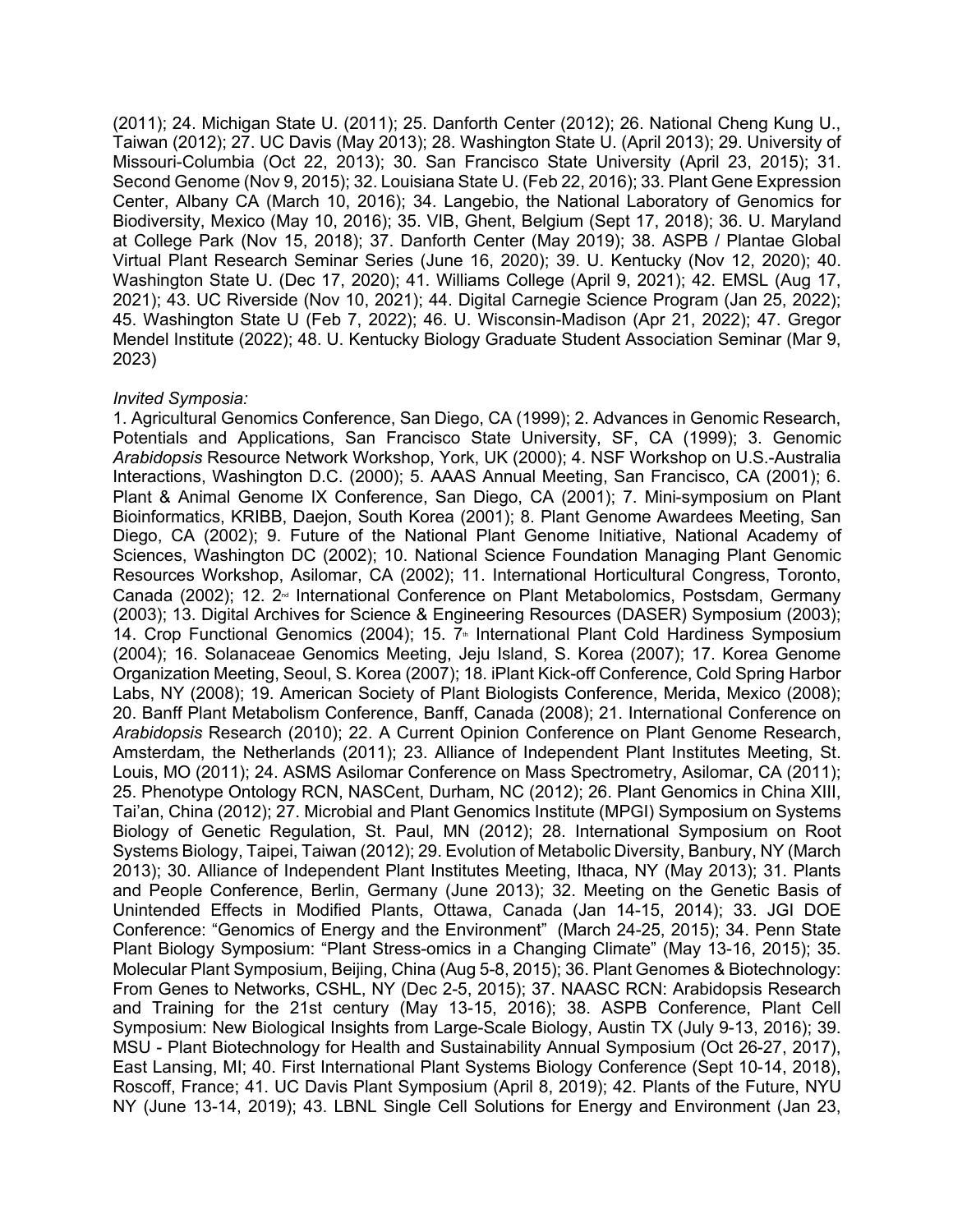2020); 44. DOE BER Genome Science Program Meeting (Feb 23-26, 2020); 45. ASPB 2020 (Jul 25-29, 2020); 46. Australian Bioinformatics and Computational Biology Society Conference 2020 (Keynote, Nov 24-26, 2020); 47. Cornell University Plant Breeding Symposium (April 23, 2021); 48. Cell Atlas workshop at EMBL-EBI Industry Programme (May 12-13, 2021); 49. The American Society of Pharmacognosy 2021 Annual Meeting, Grand Rapids MI (Plenary, July 24-28, 2021- Cancelled due to COVID19); 50. CalTech-Carnegie Joint Research Workshop on Life Sciences and Ecology (Nov 19, 2021); 51. Western Regional Seed Physiology Research Group Annual Symposium, Virtual (Jan 25, 2022); 52. U. Georgia's Plant Center Spring Symposium, Virtual (Feb 21, 2022); 53. DOE BER Genome Science Meeting, Virtual (Feb 28-Mar 2, 2022); 54. MSU NRT-IMPACTS Symposium (Apr 11-12, 2022); 55. 31<sup>st</sup> Western Photosynthesis Conference (Mar 24-25, 2022); 56. K-BioX Global Class Seminar, Virtual (Aug, 2022)

## *PEER REVIEWED PUBLICATIONS*

- Bossi F, Jin B, Lazarus E, Cartwright H, Dorone Y, Rhee SY (2021) *CHIQUITA1* maintains temporal transition between proliferation and differentiation in *Arabidopsis thaliana* **Development** *Accepted with minor revision*. **BioRXiv** 2021.11.24.469926; doi: https://doi.org/10.1101/2021.11.24.469926
- Ginzburg D, Bossi F, and Rhee SY (2021) Uncoupling differential water usage from drought resistance in a dwarf Arabidopsis mutant*.* **Plant Physiology** *Under revision*. **BioRXiv** https://www.biorxiv.org/content/10.1101/2021.11.25.470014v1
- Zhao K, Rhee SY (2021) Leveraging omics data to mine plant metabolism: resources, approaches, and challenges. **Current Opinion in Plant Biology** *Accepted.*
- Birnbaum KD, Otegui MS, Bailey-Serres J, Rhee SY (2021) The Plant Cell Atlas: Focusing New Technologies on the Kingdom that Nourishes the Planet. **Plant Physiology** doi: 10.1093/plphys/kiab584. Epub ahead of print. PMID: 34935969.
- Dorone Y, Boeynaems S, Rhee SY (2021) Live imaging *Arabidopsis thaliana* embryos under different hydration conditions. **STAR Protocols** 2(4): 101025*.* https://doi.org/10.1016/j.xpro.2021.101025
- Nam H-I, Shahzad Z, Dorone Y, Clowez S, Zhao K, Bouain N, Cho H, Rhee SY and Rouached H (2021) Interdependent nutrient availability controls photosynthesis through retrograde signalling. **BioRXiv doi:** https://doi.org/10.1101/2021.02.11.430802 **Nature Communications** 12:7211 https://doi.org/10.1038/s41467-021-27548-2
- Therby-Vale R, Lacombe B, Rhee SY, Nussaume L, Rouached H (2021) Mineral Nutrient Signaling Controls Photosynthesis: A focus on iron-deficiency induced chlorosis. **Trends in Plant Science** https://doi.org/10.1016/j.tplants.2021.11.005
- Silva TN, Thomas JB, Dahlberg J, Rhee SY, Mortimer JC (2021) Progress and Challenges in Sorghum Biotechnology, a Multi-Purpose Feedstock for the Bioeconomy. **Journal of Experimental Botany** 73(3): 646–664. https://doi.org/10.1093/jxb/erab450
- Zhao K, Kong D, Jin B, Smolke CD, Rhee SY (2021) A Novel Form of Bivalent Chromatin Associates with Rapid Induction of Camalexin Biosynthesis Genes in Response to a Pathogen Signal in Arabidopsis. **bioRxiv** 589036; doi: https://doi.org/10.1101/589036 **eLife** https://elifesciences.org/articles/69508
- Plant Cell Atlas Consortium, Ghosh Jha S, Borowsky AT, Cole BJ, Fahlgren N, Farmer A, Huang SC, Karia P, Libault M, Provart NJ, Rice SL, Saura-Sanchez M, Agarwal P, Ahkami AH, Anderton CR, Briggs SP, Brophy JAN, Denolf P, Di Costanzo LF, Exposito-Alonso M, Giacomello S, Gomez-Cano F, Kaufmann K, Ko DK, Kumar S, Malkovskiy AV, Nakayama N, Obata T, Otegui MS, Palfalvi G, Quezada-Rodríguez EH, Singh R, Uhrig RG, Waese J, Van Wijk K, Wright RC, Ehrhardt DW, Birnbaum KD, Rhee SY (2021) Vision, challenges and opportunities for a Plant Cell Atlas. **eLife** DOI: 10.7554/eLife.66877
- Hawkins C, Ginzburg D, Zhao K, Dwyer W, Xue B, Xu A, Rice S, Cole B, Paley S, Karp P, and Rhee SY (2021) Plant Metabolic Network: A comprehensive resource of plant metabolic information. **Journal of Integrated Plant Biology***.* https://doi.org/10.1111/jipb.13163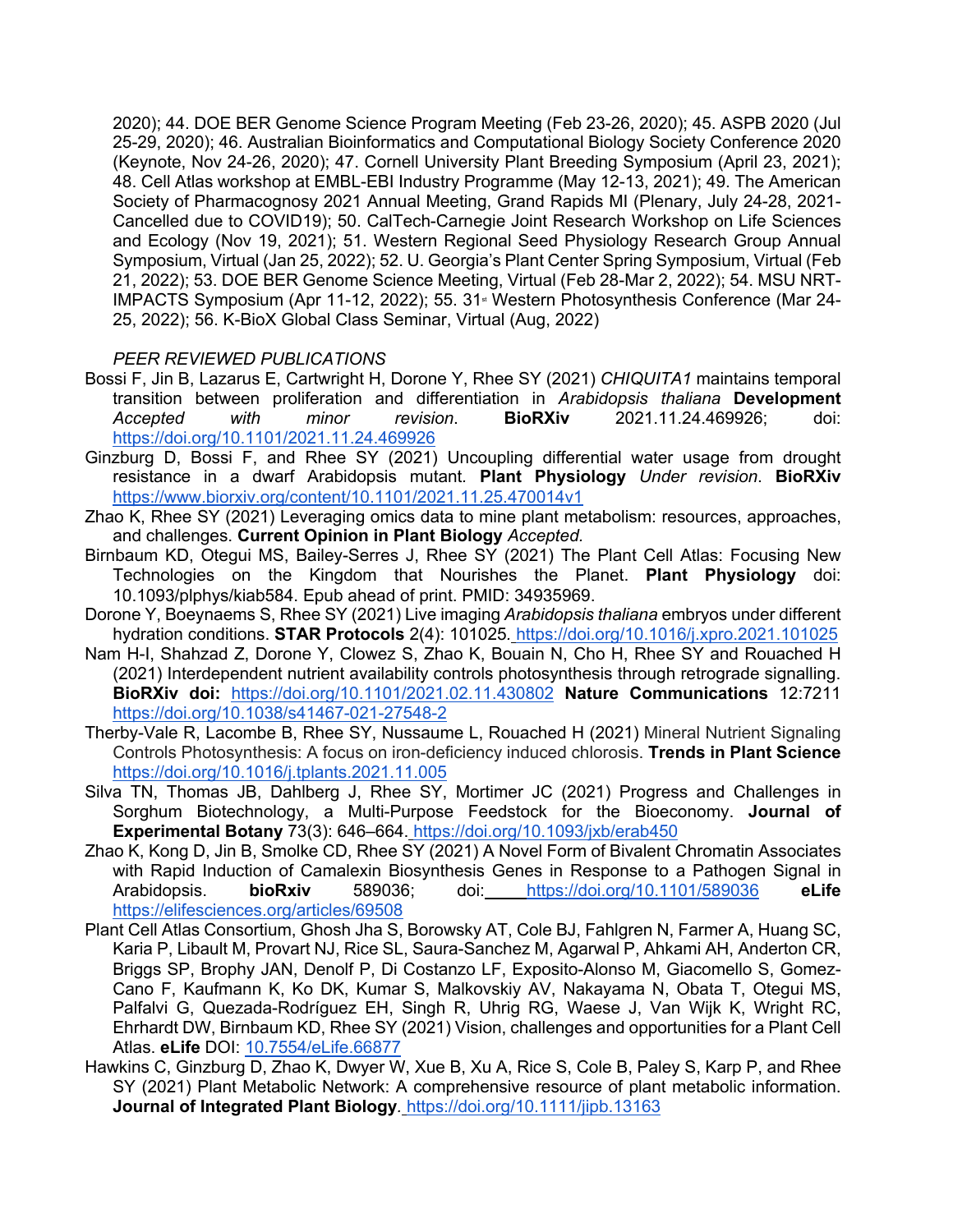- Eckelbarger M, Rice S, Osano A, Peng J, Ullah H, Rhee SY (2021) Recognizing Pioneering Black Plant Biologists in Our Schools and Society. **Trends in Plant Science** http://doi.org/10.1016/j.tplants.2021.07.021
- Cole B, Bergmann D, Blaby-Haas C, Blaby I, Bouchard K, Brady S, Ciobanu D, Coleman-Derr D, Leiboff S, Mortimer J, Nobori T, Rhee SY, Schmutz J, Simmons BA Singh A, Sinha N, Vogel J, O'Malley R, Visel A (2021) Plant Single-Cell Solutions for Energy and the Environment. **Communications Biology** 4:962.
- DoroneY, Boeynaems S, Jin B, Bossi F, Flores E, Lazarus E, Michiels E, De Decker M, Baatsen P, Holehouse AS, Sukenik S, Gitler AD, Rhee SY (2021) Hydration-dependent phase separation of a prion-like protein regulates seed germination during water stress. **bioRxiv** 2020.08.07.242172; doi: https://doi.org/10.1101/2020.08.07.242172 **Cell** 184(16), 4284-4298.e27 [highlighted by Developmental Cell, PNAS, Nature Chemical Biology, F1000, Science]
- Demirer GS, Silva TN, Thomas JB, Jackson CT, Ehrhardt DW, Rhee SY, Mortimer JC, and Landry MP (2021) Nanotechnology to advance CRISPR/Cas genetic engineering of plants. **Nature Nanotechnology 16**, 243–250.
- Kang S-H, Pandey RP, Lee C-M, Jeong J-T, Choi B-S, Sim JS, Jung M, Won SY, Oh T-J, Yu Y, Lee OK, Kim HH, Lee T-H, Kim N-H, Bashyal P, Kim T-S, Kim C-K, Kim J-S, Ahn B-O,Rhee SY, Sohng JK (2020) Genome-enabled discovery of anthraquinone biosynthesis in *Senna tora.* **bioRxiv** doi: https://doi.org/10.1101/2020.04.27.063495 **Nature Communications** 11, 5875. https://doi.org/10.1038/s41467-020-19681-1
- Rice S, Fryer E, Jha SG, Malkovskiy A, Meyer H, Thomas J, Weizbauer R, Zhao K, BirnbaumKD, Ehrhardt DW, WangZ, Rhee SY, and The Plant Cell Atlas Consortium (2020) First Plant Cell Atlas Workshop Report. **Plant Direct** 00: 1– 10. https://doi.org/10.1002/pld3.271
- Parry G, Provart NJ, Brady SM, Uzilday B, The Multinational Arabidopsis Steering Committee (2020) Current status of the multinational Arabidopsis community. **Plant Direct** 00:1-9.
- Lin F, Lazarus E, Rhee SY (2020) QTG-Finder2: a generalized machine learning algorithm for prioritizing QTL causal genes in plants. **bioRxiv** doi: https://doi.org/10.1101/2020.02.03.931444 **Genes|Genomes|Genetics** 10(7): 2411–2421.
- Bouain N, Korte A, Satbhai SB, Rhee SY, Busch W, Rouached H (2019) Systems approaches provide new insights into *Arabidopsis thaliana* root growth under mineral nutrient limitation. **bioRxiv** 460360; doi: https://doi.org/10.1101/460360 **PLOS Genetics** 6;15(11):e1008392.
- Rhee SY, Birnbaum KD, Ehrhardt DW (2019) Towards Building a Plant Cell Atlas. **Trends in Plant Science** 24(4):303-310
- Banf M, Zhao K, Rhee SY (2019) METACLUSTER an R package for context-specific functionality analysis of metabolic gene clusters. **Bioinformatics** btz021, https://doi.org/10.1093/bioinformatics/btz021
- Lin F, Fan J, Rhee SY (2018) QTG-Finder: a machine-learning algorithm to prioritize causal genes of quantitative trait loci in plants. **bioRxiv** 484204; doi: https://doi.org/10.1101/484204 **Genes|Genomes|Genetics** 9(10):3129-3138.
- Friesner J, Assmann SM, Bastow R, Bailey-Serres J, Beynon J, Brendel V, Buell CR, Bucksch A, Busch W, Demura T, Dinneny JR, Doherty CJ, Eveland AL, Falter-Braun P, Gehan MA, Gonzales M, Grotewold E, Gutierrez R, Kramer U, Krouk G, Ma S, Markelz RJC, Megraw M, Meyers BC, Murray JAH, Provart NJ, Rhee SY, Smith R, Spalding EP, Taylor C, Teal TK, Torii KU, Town C, Vaughn M, Vierstra R, Ware D, Wilkins O, Williams C, Brady SM (2017) The Next Generation of Training for Arabidopsis Researchers: Bioinformatics and Quantitative Biology. **Plant Physiology** 175(4):1499-1509. doi: 10.1104/pp.17.01490. PubMed PMID: 29208732; PubMed Central PMCID: PMC5717721.
- Bossi F, Fan J, Xiao J, Chandra L, Shen M, Dorone Y, Wagner D, Rhee SY (2017) Systematic discovery of novel eukaryotic transcriptional regulators using sequence homology independent prediction. **BMC Genomics** 18(1):480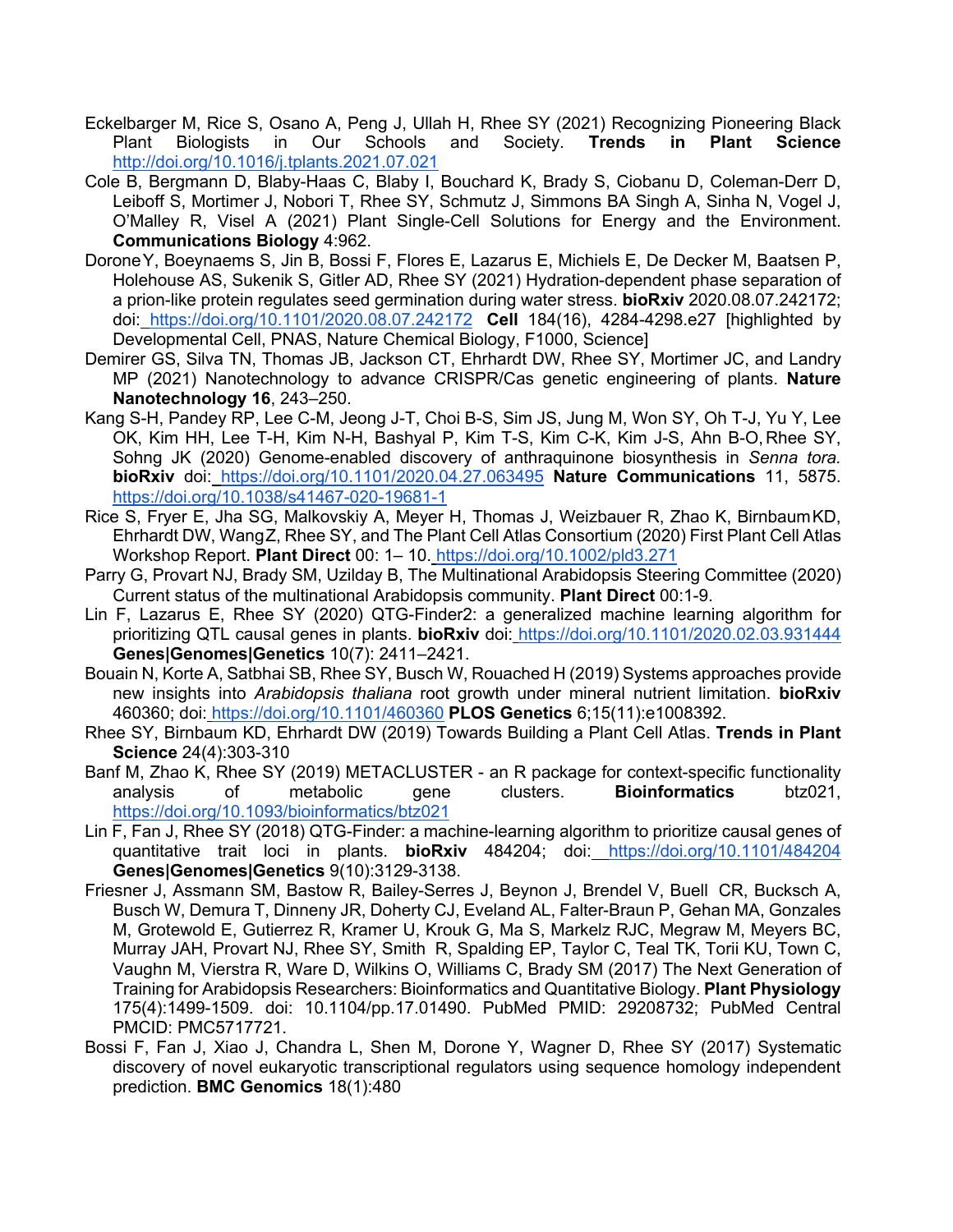- Rouchard H and Rhee SY (2017) System-level understanding of plant mineral nutrition in the big data era. **Current Opinion in Systems Biology** 4:71-77
- Schalpfer P, Zhang P, Chuan W, Kim T, Banf M, Chae L, Dreher K, Arvind C, Nilo-Poyanco R, Bernard T, Kahn D, and Rhee SY (2017) Genome-wide prediction of metabolic enzymes, pathways, and gene clusters in plants. **Plant Physiology** 173(4):2041-2059
- Chavali A and Rhee SY (2017) Bioinformatics tools for the identification of gene clusters that biosynthesize specialized metabolites. **Briefings in Bioinformatics** bbx020. doi: 10.1093/bib/bbx020
- Banf M and Rhee SY (2017) Enhancing gene regulatory network inference through data integration with markov random fields. **Nature Scientific Reports** 7:41174.
- Banf M and Rhee SY (2016) Computational inference of gene regulatory networks: approaches, limitations and opportunities. **BBA Gene Regulatory Mechanisms** S1874-9399(16)30188-2.
- Walsh JR, Schaeffer ML, Zhang, Rhee SY, Dickerson JA, Sen TZ (2016) The quality of metabolic pathway resources depends on initial enzymatic function assignments: a case for maize. **BMC Systems Biology** 10:129.
- Zheng Y, Jiao C, Sun H, Rosli HG, Pombo MA, Zhang P, Banf M, Dai X, Martin GB, Giovannoni JJ, Zhao PX, Rhee SY, Fei Z (2016) iTAK: a program for genome-wide prediction and classification of plant transcription factors, transcriptional regulators, and protein kinases. **Molecular Plant**  S1674-2052(16)30223-4.
- Rhee SY, Parker J, and Mockler T (2016) A glimpse into the future of genome-enabled plant biology from the shores of Cold Spring Harbor. **Genome Biology** 17(1):3.
- Fiume E, de Klein N, Rhee SY, and Magnani E (2015) A framework for discovering, designing, and testing microProteins to regulate synthetic transcriptional modules. **Methods in Molecular Biology** 1482:175-88.
- Guo J, Fan J, Hauser B, and Rhee SY (2015) Target enrichment improves mapping of complex traits by deep sequencing. **Genes | Genomes | Genetics** 6(1):67-77.
- Ladics G, Bartholomaeus A, Bregitzer P, Doerrer N, Gray A, Holzhauser T, Jordan M, Keese P, Kok E, Macdonald P, Parrott W, Privalle L, Raybould A, Rhee SY, Rice E, Romeis J, Vaughn J, Wal J-M, and Glenn K (2015) Genetic basis and detection of unintended effects in genetically modified crop plants. **Transgenic Research** 24(4):587-603.
- Kim T, He K, Dreher K, Lee I, Moon S, Bais P, Dickerson J, Dixon P, Fiehn O, Lange BM, Sumner LW, Welti R, Wurtele ES, Nikolau BJ, and Rhee SY (2015) Patterns of metabolite changes from large-scale gene perturbations in *Arabidopsis thaliana* using genome-scale metabolic networks. **Plant Physiology** 167(4):1685-98.
- de Klein N, Magnani E, and Rhee SY microProtein Prediction Program (miP3): a software for predicting microProteins and their target transcription factors. (2015) **International Journal of Genomics** Article ID 734147. 1-4.
- Peng J, Uygun S, Kim T, Wang Y, Rhee SY, and Chen J (2015) Measuring genome-specific semantic similarities using Gene Ontology and Gene Co-Function networks. **BMC Bioinformatics** 16(1):44.
- Xu M and Rhee SY (2014) Becoming data-savvy in a big-data world. **Trends in Plant Science** 19(10):619–622.
- Jones AM, Xuan Y, Xu M, Wang R-S, Ho C-H, Lalonde S, You CH, Sardi MI, Parsa SA, Smith-Valle E, Su T, Frazer KA, Pilot G, Pratelli R, Grossmann G, Acharya BR, Hu HC, Engineer C, Villiers F, Ju C, Takeda K, Su Z, Dong Q, Assmann SM, Chen J, Kwak JM, Schroeder JI, Albert R, Rhee SY, and Frommer WB (2014) Border control – a membrane-linked interactome of *Arabidopsis*. **Science** 344:711-716. **[highlighted in F1000]**
- Chae L, Kim T, Nilo-Poyanco R, and Rhee SY Genomic signatures of specialized metabolism in plants. (2014) **Science** 344:510-513. **[highlighted in F1000]**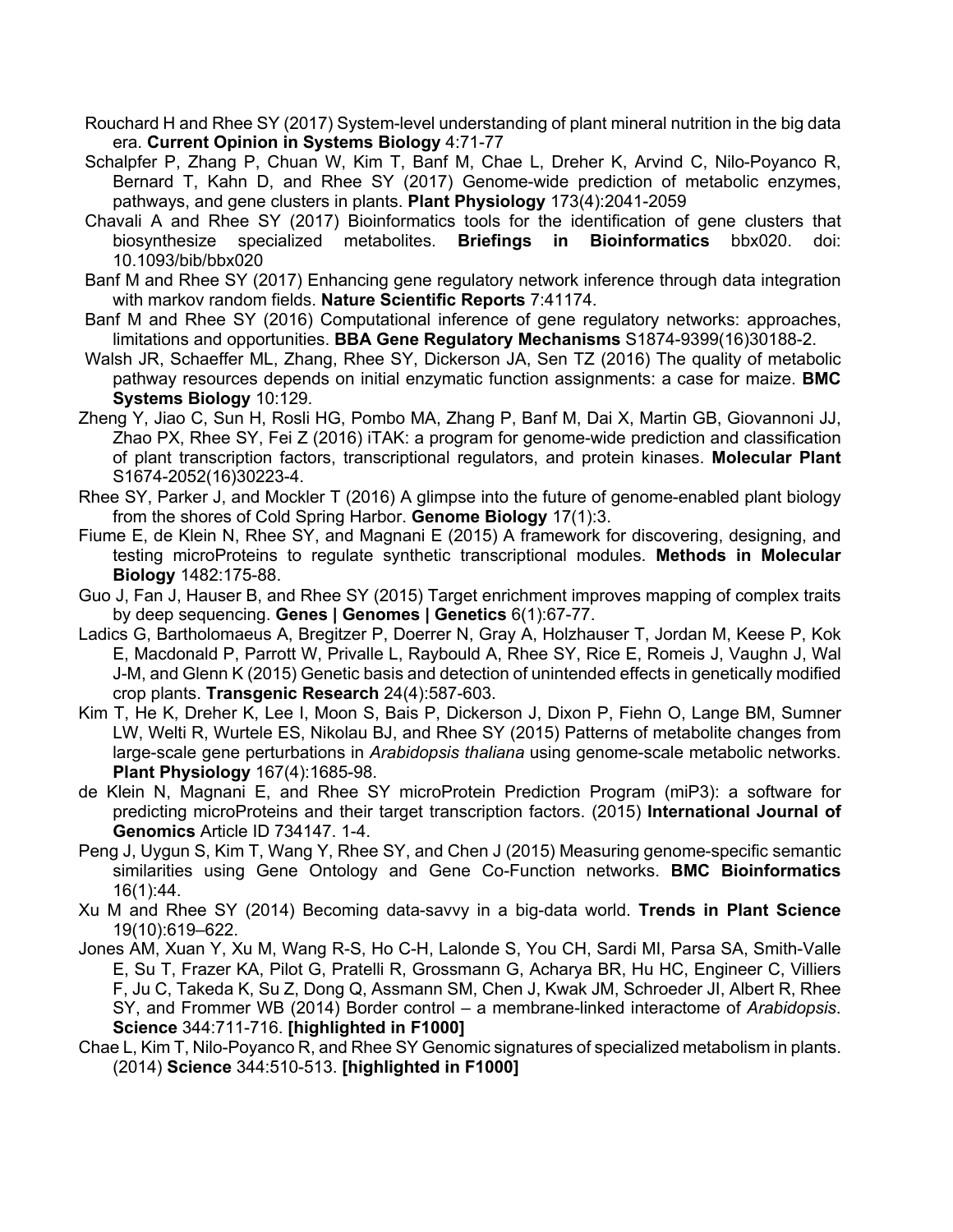- Magnani E, De Klein N, Nam H-I, Kim J-G, Pham KL, Fiume E, Mudgett MB, and Rhee SY (2014) A comprehensive analysis of microProteins reveals their potentially widespread mechanism of transcriptional regulation. **Plant Physiology** 165(1):149-159.
- Rhee SY and Mutwil M (2014) Towards revealing the functions of all genes in plants. **Trends in Plant Science** 19(4):212-221.
- Bassel GW, Gaudinier A, Brady SM, Hennig L, Rhee SY, and Smet ID (2012) Systems analysis of plant functional, transcriptional, physical interaction, and metabolic networks. **Plant Cell** 24(10):3859-75.
- Chen J, Lalonde S, Obrdlik P, Noorani Vatani A, Parsa SA, Vilariño C, Revuelta JL, Frommer WB, and Rhee SY (2012) Uncovering *Arabidopsis* membrane protein interactome enriched in transporters using mating-based split ubiquitin assays and classification models. **Frontiers in Plant Science** 3(124):1-14.
- Moon S, He Kun, Bais P, Dickerson J, Dixon P, Rhee SY, Wohlgemuth G, Fiehn O, Barkan L, Lange I, Lange B, Cortes D, Shuman J, Shulaev V, Huhman D, Sumner L, Roth M, Welti R, Ilarslan H, Wurtele E, Brachova L, Campbell A, Perera A, and Nikolau B (2012) Metabolomics as a hypothesis-generating functional genomics tool for the annotation of *Arabidopsis thaliana* genes of "unknown function". **Frontiers in Plant Science** 3(15):1-12.
- Chae L, Lee I, Shin J, and Rhee SY (2012) Towards an understanding of how molecular networks evolve in plants. **Current Opinion in Plant Biology** 15(2):177-184.
- Hwang S, Rhee SY, Marcotte EM, and Lee I (2011) Systematic prediction of gene function using a probabilistic functional gene network for *Arabidopsis thaliana*. **Nature Protocols** 6(9):1429-1442.
- Sun Y, Fan X-Y, Cao D-M, He K, Tang W, Zhu J-Y, He J-X, Bai M-Y, Zhu S, Oh E, Patil S, Kim TW, Ji H, Wong WH, Rhee SY, and Wang J-Y (2010) Integration of Brassinosteroid Signal Transduction with the Transcription Network for Plant Growth Regulation in *Arabidopsis*. **Developmental Cell** 19(5):765-77.
- Lalonde S, Sero A, Pratelli R, Pilot G, Chen J, Sardi MA, Parsa SA, Kim D-Y, Acharya BR, Stein EV, Hu H-C, Villiers F, Takeda K, Yang Y, Han YS, Schwacke R, Chiang W, Kato N, Loqué D, Assmann SM, Kwak JM, Schroeder J, Rhee SY, and Frommer WB (2010) A membrane protein / signaling protein interaction network for *Arabidopsis* version AMPv2. **Frontiers in Plant Science** 1(24):1-14.
- Zhang P, Dreher K, Karthikeyan A, Chi A, Pujar A, Caspi R, Karp P, Kirkup V, Latendresse M, Lee C, Mueller LA, Muller R, and Rhee SY (2010) Creation of a Genome-Wide Metabolic Pathway Database for Populus trichocarpa Using a New Approach for Reconstruction and Curation of Metabolic Pathways for Plants. **Plant Physiology** 153(4):1479-91.
- Bais P, Moon S, He K, Leitao R, Dreher K, Walk T, Sucaet Y, Barkan L, Wohlgemuth G, Wurtele ES, Dixon P, Fiehn O, Lange BM, Shulaev V, Sumner LW, Welti R, Nikolau B, Rhee SY, and Dickerson JA (2010) PlantMetabolomics.org: A web portal for Plant Metabolomics Experiments. **Plant Physiology** 152(4):1807-16.
- Lee I, Ambaru B, Thakkar P, Marcotte E, and Rhee SY (2010) Rational association of genes with traits using a genome-scale gene network for *Arabidopsis thaliana*. **Nature Biotechnology** 2(28):149- 156. **[highlighted in F1000]**
- Reference Genome Group of the Gene Ontology Consortium (2009) The Gene Ontology's Reference Genome Project: a unified framework for functional annotation across species. **PLOS Computational Biology** 5(7): e1000431.
- Chen J, Ji L, Hsu W, Tan K-L, and Rhee SY (2009) Exploiting Domain Knowledge to Improve Biological Significance of Biclusters with Key Missing Genes. **IEEE Technical Committee on Data Engineering Conference** ICED.2009.205: 1219-1222.
- Aceituno FF, Moseyko N, Rhee SY, and Gutierrez RA (2008) The rules of gene expression in plants: Organ identity and gene body methylation are key factors for regulation of gene expression in *Arabidopsis thaliana*. **BMC Genomics** 9:438.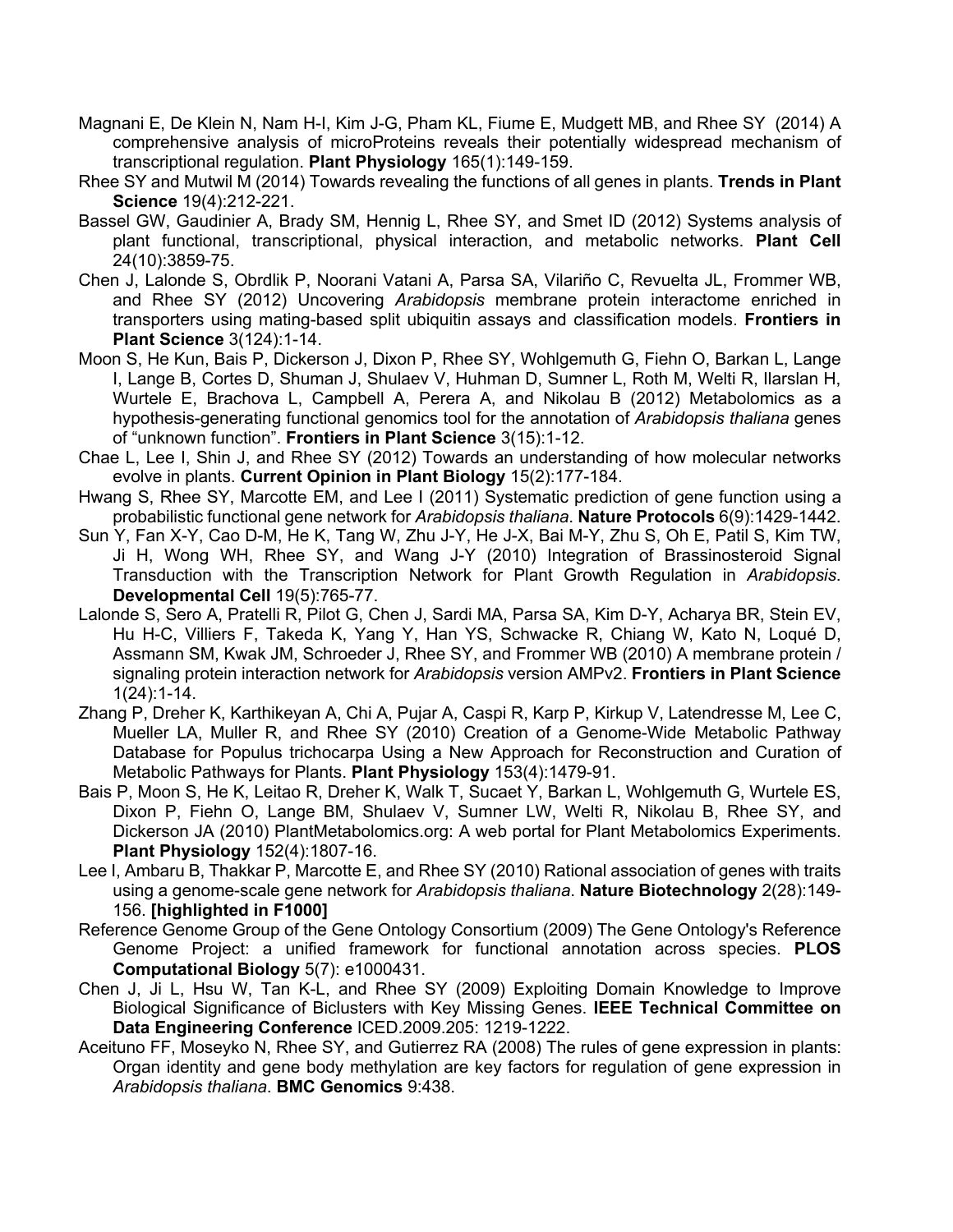- Howe D, Costanzo M, Fey P, Gojobori T, Hannick L, Hide W, Hill DP, Kania R, Schaeffer M, St. Pierre S, Twigger S, White O, and Rhee SY (2008) The future of biocuration. **Nature** 455:47-50.
- Rhee SY, Wood V, Dolinski K, and Draghici S (2008) Use and Misuse of the Gene Ontology (GO) Annotations. **Nature Review Genetics** 9(7):509-15.
- Pennycooke JC, Cheng H, Roberts SM, Yang Q, Rhee SY, and Stockinger E (2008) The low temperature-responsive, Solanum CBF1 genes maintain high identity in their upstream regions in a genomic environment undergoing gene duplications, deletions, and rearrangements. **Plant Molecular Biology** 67(5):483-97.
- Lalonde S, Ehrhardt D, Loqué D, Chen J, Rhee SY, and Frommer WB (2008) Molecular and cellular approaches for the detection of protein-protein interactions and generation of protein interaction maps. **Plant Journal** 53(4):610-35.
- Avraham S, Tung C-W, Ilic K, Jaiswal P, Kellogg EA, McCouch S, Pujar A, Reiser L, Rhee SY, Sachs MM, Schaeffer M, Stein L, Stevens P, Vincent L, Zapata F, and Ware D (2008) The Plant Ontology Database: a community resource for plant structure and developmental stages controlled vocabulary and annotations. **Nucleic Acids Research** 36:D449-D454.
- Fiehn O, Sumner LW, Rhee SY, Ward J, Dickerson J, Lange BM, Lane G, Roessner U, Last R, and Nikolau B (2007) Minimum reporting standards for plant biology context information in metabolomic studies. **Metabolomics** 3(3):195-201.
- Caspi R, Foerster H, Fulcher CA, Kaipa P, Krummenacker M, Latendresse M, Paley S, Rhee SY, Shearer AG, Tissier C, Walk TC, Zhang P, and Karp PD (2008) The MetaCyc Database of metabolic pathways and enzymes and the BioCyc collection of Pathway/Genome Databases. **Nucleic Acids Research** 38(Database issue):D473-9.
- The Gene Ontology Consortium (2008) The Gene Ontology project in 2008. **Nucleic Acids Research** 36(Database issue):D440-4.
- Ilic K, Kellogg E, Jaiswal P, Zapata F, Stevens P, Vincent L, Pujar A, Avraham S, Reiser L, McCouch SR, Sachs S, Schaeffer M, Ware D, Stein L, and Rhee SY (2006) Plant Structure Ontology: A Unified Vocabulary for Flowering Plants. **Plant Physiology** 143(2):587-99.
- Stein LD, Beavis WD, Gessler DD, Huala E, Lawrence CJ, Main D, Mueller LA, Rhee SY, and Rokhsar DS (2006) Save our data! **Scientist** 20(4):24-25.
- Pujar A, Jaiswal P, Kellogg EA, Ilic K, Vincent L, Avraham S, Stevens P, Zapata F, Reiser R, Rhee SY, Sachs MM, Schaeffer M, Stein L, Ware D, and McCouch S (2006) Whole Plant Growth Stage Ontology: History, Development and Application. **Plant Physiology** 142(2):414-28.
- Leebens-Mack J, Vision T, Brenner E, Bowers JE, Cannon S, Clement MJ, Cunningham CW, dePamphilis C, deSalle R, Doyle JJ, Eisen JA, Gu X, Harshman J, Kellogg EA, Koonin EV, Philippe H, Pires JC, Qiu YL, Rhee SY, Sjölander K, Soltis DE, Soltis PS, Stevens P, Stevenson DW, Warnow T, and Zmasek C. (2006) Taking the First Steps Towards a Standard for Reporting on Phylogenies: Minimal Information About a Phylogenetic Analysis (MIAPA). **OMICS** 10(2):231- 237.
- Rhee SY, Dickerson J, and Xu D (2006) Bioinformatics and its Applications in Plant Biology. **Annual Review of Plant Biology** 57:335-360.
- Zimmermann P, Schildknecht B, Craigon D, Garcia-Hernandez M, Gruissem W, May S, Mukherjee G, Parkinson H, Rhee SY, Wagner U, and Hennig L. (2006) MIAME/Plant – adding value to plant microarrray experiments. **Plant Methods** 2:1-3.
- Gene Ontology Consortium (2006) The Gene Ontology Project in 2006. **Nucleic Acids Research** 34(Database issue):D322-6.
- Caspi R, Foerster H, Fulcher C, Hopkinson R, Ingraham J, Kaipa P, Krummenacker M, Paley S, Pick J, Rhee SY, Tissier C, Zhang P, and Karp P (2006) MetaCyc: A multiorganism database of metabolic pathways and enzymes. **Nucleic Acids Research** 34(Database issue):D511-6.
- Li S, Ehrhardt D, and Rhee SY (2006) Systematic Analysis of *Arabidopsis* Protein Localization and Software Tools for Fluorescent Tagging of Full-Length *Arabidopsis* Proteins. **Plant Physiology** 141(2):527-39. **[highlighted in F1000]**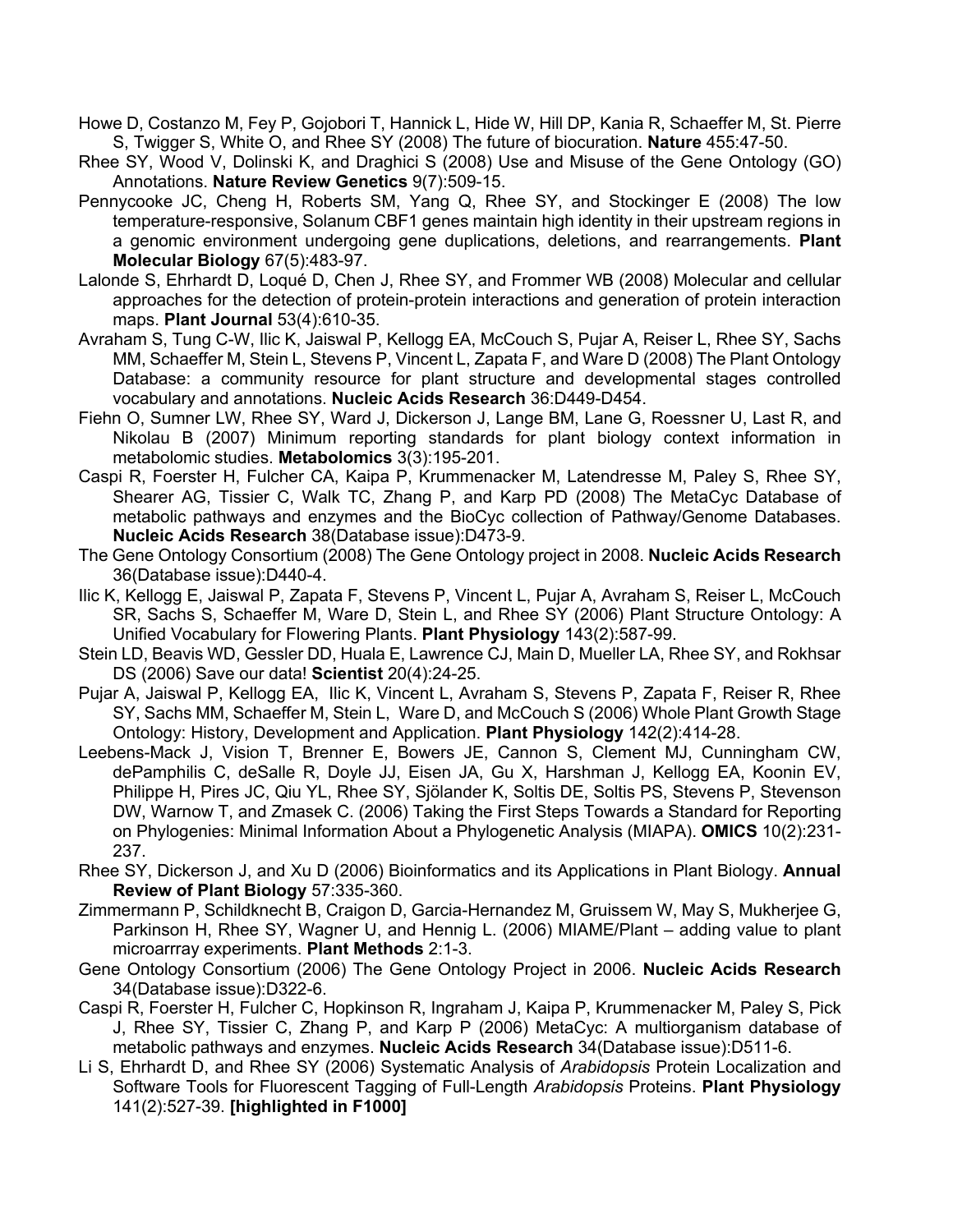- Jaiswal P, Avraham S, Ilic K, Kellogg EA, McCouch S, Pujar A, Reiser L, Rhee SY, Sachs MM, Schaeffer M, Stein L, Stevens P, Vincent L, Ware D, and Zapata F. (2005) Plant Ontology (PO): A controlled vocabulary of plant structures and growth stages. **Functional and Integrated Genomics** 6:388-397.
- Rhee SY (2005) Bioinformatics: Current Limitations and Insights for the Future. **Plant Physiology** 138(2):569-70.
- Yan T, Yoo D, Berardini T, Mueller L, Weems D, Weng S, Cherry JM, and Rhee SY (2005) PatMatch: a program for finding patterns in peptide and nucleotide sequences. **Nucleic Acids Research** 33(Web Server issue):W262-6.
- Zhang P, Foerster H, Tissier CP, Mueller L, Paley S, Karp P, and Rhee SY (2005) MetaCyc and AraCyc: metabolic pathway databases for plant research. **Plant Physiology** 138(1):27-37.
- Bard J, Rhee SY, and Ashburner M (2005) An ontology for cell types. **Genome Biology** 6:R21.
- Schlueter SD, Wilkerson MD, Huala E, Rhee SY, and Brendel V (2005) Community-based gene structure annotation. **Trends in Plant Science** 10(1):9-14.
- Jenkins H, Hardy N, Beckmann M, Draper J, Smith AR, Taylor J, Fiehn O, Goodacre R, Bino RJ, Hall R, Kopka K, Lange BM, Liu JR, Mendes P, Nikolau BJ, Oliver SG, Paton NW, Rhee SY, Roessner-Tunali U, Saito K, Smedsgaard J, Sumner LW, Wurtele ES, and Kell DB (2004) A proposed framework for the description of plant metabolomics experiments and their results. **Nature Biotechnology** 22(12):1601-6.
- Zhang X, Fowler S, Cheng H, Lou Y, Rhee SY, Stockinger EJ, and Thomashow MF (2004) Freezing Sensitive Tomato has a Functional CBF Cold Response Pathway, but a CBF Regulon that Differs from that of Freezing Tolerant *Arabidopsis*. **Plant Journal** 39(6):905-19.
- Berardini TZ, Mundodi S, Reiser R, Huala E, Garcia-Hernandez M, Zhang P, Mueller LM, Yoon J, Doyle A, Lander G, Moseyko N, Yoo D, Xu I, Zoeckler B, Montoya M, Miller N, Weems D, and Rhee SY (2004) Functional annotation of the *Arabidopsis* genome using controlled vocabularies. **Plant Physiology** 135(2):1-11.
- Tian GW, Mohanty A, Chary SN, Li S, Paap B, Drakakis G, Kopec C, Li J, Ehrhardt E, Jackson D, Rhee SY, Raikhel N, and Citovsky V (2004) High-Throughput Fluorescent Tagging of Full-Length *Arabidopsis* Gene Products *in Planta*. **Plant Physiology** 135(1):25-38. **[highlighted in F1000]**
- Dolan EL, Soots BE, Lemaux PG, Rhee SY, and Reiser L (2004) Strategies to Avoid Reinventing the Pre-college Education and Outreach Wheel. **Genetics** 166:1601-1609.
- Weems D, Miller N, Garcia-Hernanzez M, Huala E, and Rhee SY (2004) Design, implementation, and maintenance of a model organism database for *Arabidopsis thaliana*. **Comparative and Functional Genomics** 5(4):362-369.
- Thimm O, Bläsing YG, Nagel, A, Meyer, S, Kruger, P, Selbig, J, Müller, L, Rhee, SY, and Stitt M (2004) MapMan: A User-Driven Tool to Display Genomics Data Sets onto Diagrams of Metabolic Pathways and other Biological Processes. **Plant Journal** 37(6):914-39. **[highlighted in F1000]**
- Bard JL and Rhee SY (2004) Ontologies in biology: design, applications and future challenges. **Nature Review Genetics** 5(3):213-22.
- Rhee SY (2004) Carpe Diem. Retooling the Publish or Perish Model into the Share and Survive Model. **Plant Physiology** 134(2):543-7.
- Krieger CJ, Zhang P, Mueller L, Wang A, Paley S, Arnaud M, Pick J, Rhee SY, and Karp P (2004) MetaCyc: Recent enhancements to a database of metabolic pathways and enzymes in microorganisms and plants. **Nucleic Acids Research** 32 Database issue:D438-42.
- Harris MA, Clark J, Ireland A, Lomax J, Ashburner M, Foulger R, Eilbeck K, Lewis S, Marshall B, Mungall C, Richter J, Rubin GM, Blake JA, Bult C, Dolan M, Drabkin H, Eppig JT, Hill DP, Ni L, Ringwald M, Balakrishnan R, Cherry JM, Christie KR, Costanzo MC, Dwight SS, Engel S, Fisk DG, Hirschman JE, Hong EL, Nash RS, Sethuraman A, Theesfeld CL, Botstein D, Dolinski K, Feierbach B, Berardini T, Mundodi S, Rhee SY, Apweiler R, Barrell D, Camon E, Dimmer E, Lee V, Chisholm R, Gaudet P, Kibbe W, Kishore R, Schwarz EM, Sternberg P, Gwinn M, Hannick L, Wortman J, Berriman M, Wood V, de la Cruz N, Tonellato P, Jaiswal P, Seigfried T, and White R;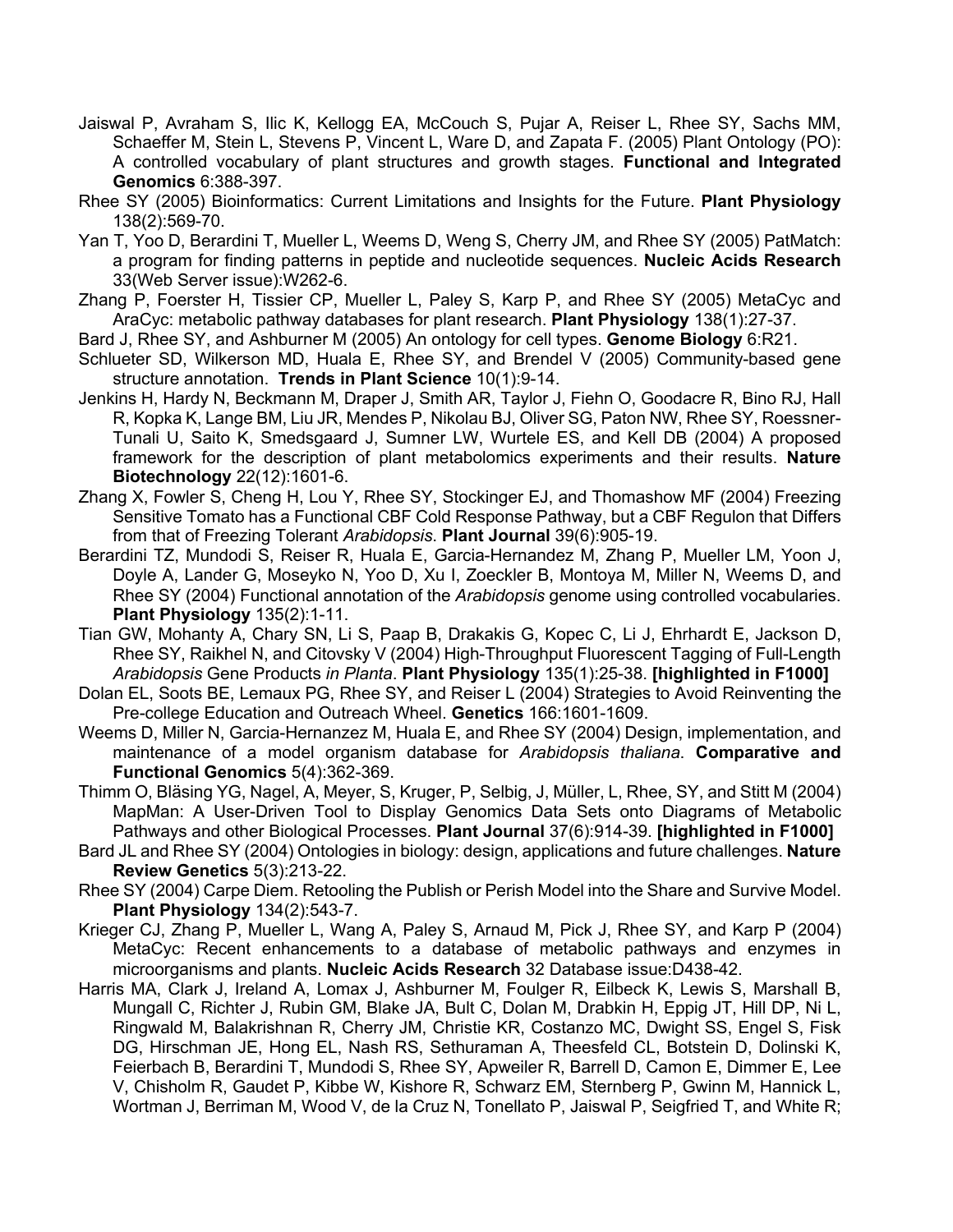Gene Ontology Consortium. (2004) The Gene Ontology (GO) database and informatics resource. **Nucleic Acids Research** 32 Database issue:D258-61.

- Rhee SY, Osborne E, Poindexter P, and Somerville CR (2003) Microspore separation in the quartet 3 mutants of *Arabidopsis* is impaired by a defect in a developmentally regulated pectinase required for pollen mother cell degradation. **Plant Physiology** 133(3):1170-80.
- Mueller LA, Zhang P, and Rhee SY (2003) AraCyc. A Biochemical Pathway Database for *Arabidopsis*. **Plant Physiology** 132(2):453-60.
- Rhee SY, Beavis W, Berardini TZ, Chen G, Dixon D, Doyle A, Garcia-Hernandez M, Huala E, Lander G, Montoya M, Miller N, Mueller LA, Mundodi S, Reiser L, Tacklind J, Weems DC, Wu Y, Xu I, Yoo D, Yoon J, and Zhang P (2003) The *Arabidopsis* Information Resource (TAIR): a model organism database providing a centralized, curated gateway to *Arabidopsis* biology, research materials and community. **Nucleic Acids Research** 31(1):224-228.
- Clarke BC, Lambrecht M, and Rhee SY (2003) *Arabidopsis* genomic information for interpreting wheat EST sequences. **Functional and Integrated Genomics** 3(1):33-38.
- Garcia-Hernandez M, Berardini TZ, Chen C, Crist D, Doyle A, Huala E, Knee E, Miller N, Mueller L, Mundodi S, Reiser L, Rhee SY, Scholl R, Tacklind J, Weems D, Wu Y, Xu I, Yoo D, Yoon J, and Zhang P (2002) **Functional and Integrated Genomics** 2(6):239-253.
- Reiser L, Mueller LA, and Rhee SY (2002) Surviving in a sea of data: a survey of plant genome data resources and issues in building data management systems. **Plant Molecular Biology** 48(1):59- 74.
- The Gene Ontology Consortium (2001) Creating the Gene Ontology Resource: Design and Implementation. **Genome Research** 11(8):1425-1433.
- Huala E, Dickerman A, Garcia-Hernandez M, Weems D, Reiser L, LaFond F, Hanley D, Kiphart D, Zhuang J, Huang W, Mueller L, Bhattacharyya D, Bhaya D, Sobral B, Beavis B, Somerville C, and Rhee SY (2001) The *Arabidopsis* Information Resource (TAIR): A comprehensive database and web-based information retrieval, analysis, and visualization system for a model plant. **Nucleic Acids Research** 29(1):102-5.
- Rhee SY (2000) Bioinformatic resources, challenges, and opportunities using *Arabidopsis thaliana* as a model organism in post-genomic era. **Plant Physiology** 2000 124(4):1460-4.
- Rhee SY, Weng S, Bongard-Pierce DK, Garcia-Hernandez M, Malekian A, Flanders, DJ, and Cherry JM (1999) Unified display of *Arabidopsis thaliana* physical maps from AtDB, the *A. thaliana* database. **Nucleic Acids Research** 27(1):79-84.
- Rhee SY, Weng S, Flanders D, Cherry JM, Dean C, Lister C, Anderson M, Koornneef M, Meinke DW, Nickle T, Smith K, and Rounsley SD (1998) Genome maps 9. *Arabidopsis thaliana*. Wall chart. **Science** 282(5389):663-7.
- Rhee SY and Somerville CR (1998) Tetrad pollen formation in quartet mutants of *Arabidopsis thaliana* is associated with persistence of pectic polysaccharides of the pollen mother cell wall. **Plant Journal** 15:79-88.
- Rhee SY and Somerville CR (1994) Flat-Surface Grafting in *Arabidopsis thaliana.* **Plant Molecular Biology Reporter** 13:118-123.
- Preuss D, Rhee SY, Davis RW (1994) Tetrad analysis possible in *Arabidopsis* with mutation of the QUARTET (QRT) genes. **Science** 264:1458-60.
- Ruan ZS, Anantharam V, Crawford IT, Ambudkar SV, Rhee SY, Allison MJ, and Maloney PC (1992) Identification, purification, and reconstitution of OxlT, the oxalate: formate antiport protein of *Oxalobacter formigenes*. **Journal of Biological Chemistry** 267:10537-43.

# **Book chapters and other publications**

Rhee SY (2014) An interview with Seung Yon (Sue) Rhee. **Trends in Plant Science** 19(4):198-199.

Ilic K, Stevens PF, Kellogg EA, and Rhee SY (2008) Plant Structure Ontology –anatomical ontology of flowering plants. In: Anatomy Ontologies for Bioinformatics: Principles and Practice. A. Burger, D. Davidson and R. Baldock (Eds). Springer. 27-42. ISBN: 184628884.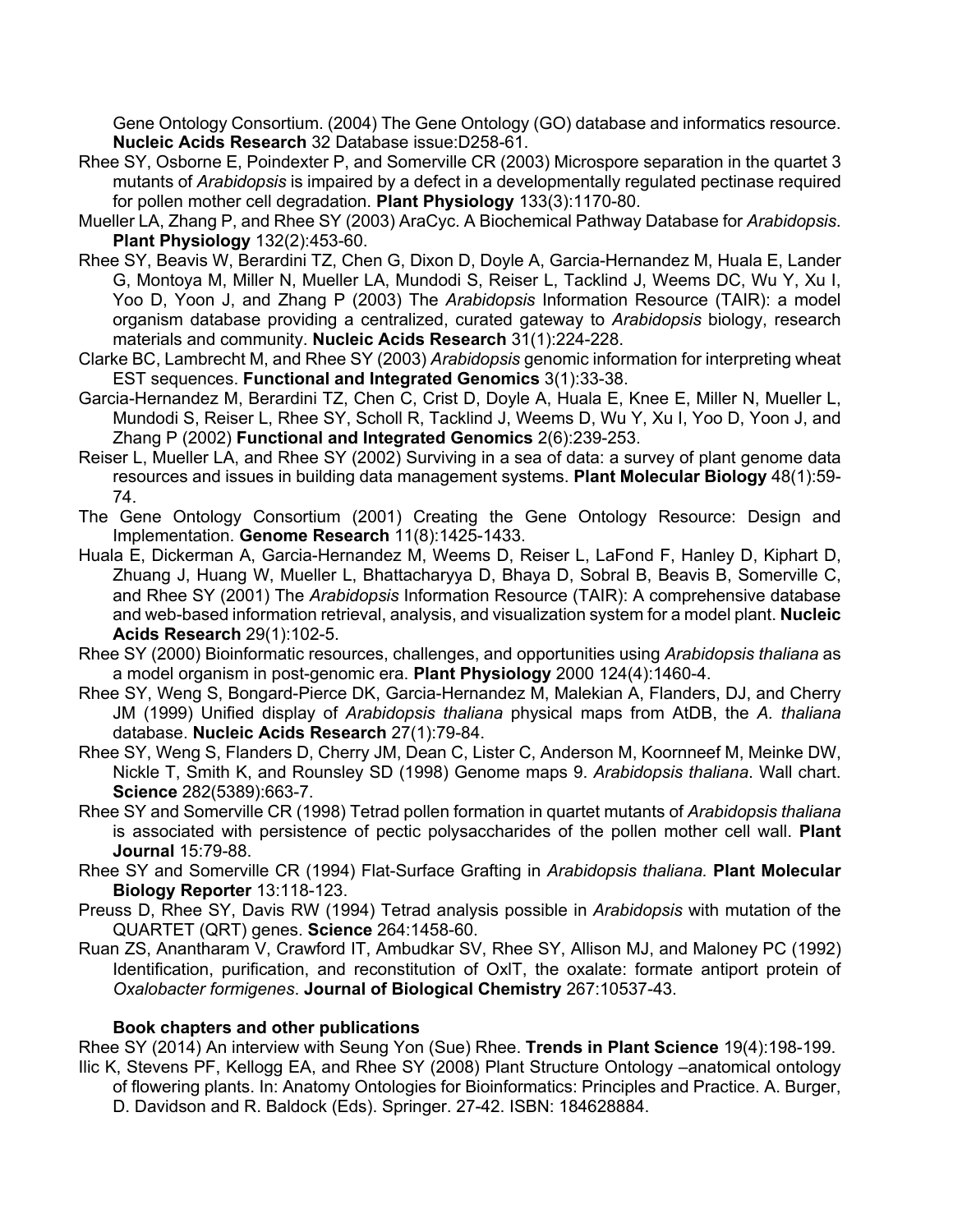Rhee SY and Crosby W. (2005) Biological Databases for Plant Research. **Plant Physiology** 138(1):1- 3.

- Yoo D, Xu I, Berardini T, Rhee SY, Narayanasami V, and Twigger S (2005) PubSearch and PubFetch, a simple management system for semi-automated retrieval and annotation of biological information from the literature. In Current Protocols in Bioinformatics. John Wiley & Sons. Chapter 9. Unit 9.7
- Reiser L and Rhee SY (2005) Using The *Arabidopsis* Information Resource (TAIR) to Find Information About *Arabidopsis* Genes. In Current Protocols in Bioinformatics. John Wiley & Sons. Chapter 1.11*.*
- Berardini TA and Rhee SY (2004) *Arabidopsis thaliana*: Characteristics and Annotation of a Model Genome. In Encyclopedia of Plant & Crop Science. Marcel Dekker, Inc. 47-50*.*
- Rhee SY, Zhang P, and Foerster H, and Tissier C (2005) AraCyc: Overview of an *Arabidopsis* Metabolism Database and Its Applications for Plant Research. In Biotechnology in Agriculture and Forestry: Plant Metabolomics. K. Saito, R. Dixon and L. Willmitzer ed., Springer. Volume 57. pp. 141-153.
- Rhee SY (2001) Extending the Frontiers of Plant Biology: Large scale biology, bioinformatics, and information management. **Plant Biotechnology Institute Bulletin** May Issue:10-12.
- Rhee SY and Flanders DJ (2000) Web-based bioinformatic tools for *Arabidopsis* researchers. In *Arabidopsis*: A Practical Approach. pp. 225-265. Zoe Wilson ed., Oxford University Press, UK.

*POPULAR SCIENCE ESSAYS*

- Lee S (2020) Tree Spotlight: Italian Cypress **Canopy Blog** https://canopy.org/blog/tree-spotlightitalian-cypress/
- Hoang D (2020) Tree Spotlight: Strawberry tree **Canopy Blog** https://canopy.org/blog/treespotlight-strawberry-tree/
- Lee S (2020) Tree Spotlight: European Hackberry **Canopy Blog** https://canopy.org/blog/treespotlight-european-hackberry/
- Hoang D (2020) Tree Spotlight: Flooded Gum Tree **Canopy Blog** https://canopy.org/blog/treespotlight-flooded-gum/
- Lee S (2019) Tree Spotlight: Narrow Leaved Paperbark **Canopy Blog** https://canopy.org/blog/tree-spotlight-narrow-leaved-paperbark/
- Lee S (2019) Tree Spotlight: Cockspur Coral **Canopy Blog** https://canopy.org/blog/tree-spotlightcockspur-coral/
- Hoang D (2019) Tree Spotlight: Chinese Pistache **Canopy Blog** https://canopy.org/blog/treespotlight-chinese-pistache/
- Hoang D (2019) Tree Spotlight: California Pepper Tree **Canopy Blog** https://canopy.org/blog/tree-spotlight-california-pepper-tree/
- Hoang D (2019) Tree Spotlight: Toyon **Canopy Blog** https://canopy.org/blog/tree-spotlight-toyon/ Vakulenko G (2019) Tree Spotlight: Japanese persimmon **Canopy Blog**
	- http://canopy.org/blog/japanese-persimmon-hachiya/
- Vakulenko G (2019) Tree Spotlight: Carob **Canopy Blog** http://canopy.org/blog/treespotlight-carob-tree/
- Bharadwaj A (2019) Tree Spotlight: California bay Canopy Blog http://canopy.org/blog/california-bay/
- Vakulenko G (2019) Tree Spotlight: Avocado **Canopy Blog** http://canopy.org/blog/treespotlight-avocado/
- Bharadwaj A (2019) Tree Spotlight: Southern magnolia **Canopy Blog** http://canopy.org/blog/tree-spotlight-southern-magnolia/
- Bharadwaj A (2019) Tree Spotlight: Flowering dogwood **Canopy Blog** http://canopy.org/blog/treespotlight-flowering-dogwood/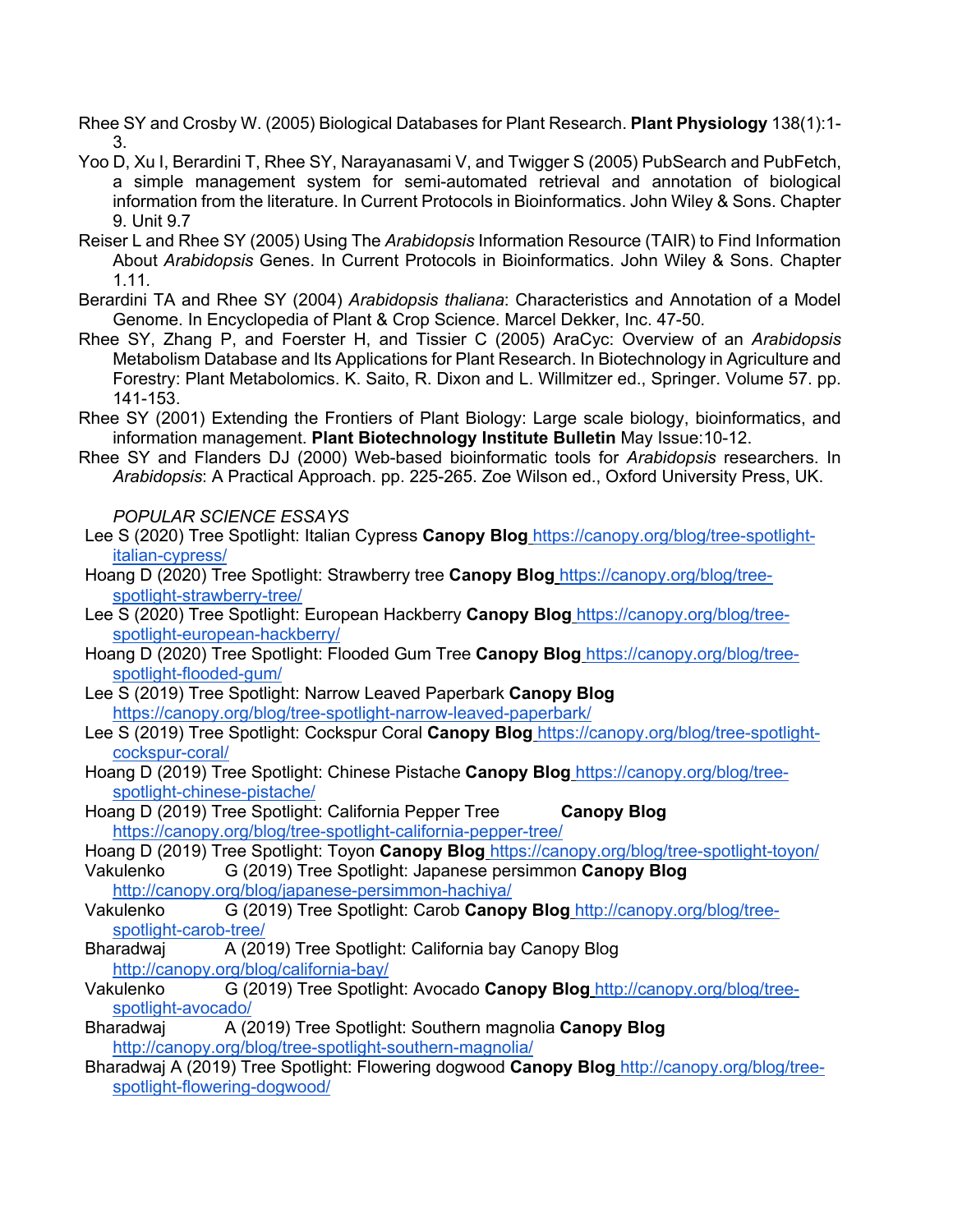- Bharadwaj A (2019) Tree Spotlight: Red Ironwood **Canopy Blog** http://canopy.org/blog/treespotlight-red-ironbark-eucalyptus/
- Bharadwaj A (2019) Tree Spotlight: Blackwood acacia **Canopy Blog** http://canopy.org/blog/tree-spotlight-blackwood-acacia/
- Hoang D (2019) Nettie Stevens (1861 1912) **Carnegie Science DPB Website** https://dpb.carnegiescience.edu/history/carnegie-figures/nettie-stevens-1861-1912
- Lee S (2019) Daniel T. MacDougal (1865-1958) **Carnegie Science DPB Website** https://dpb.carnegiescience.edu/history/carnegie-figures/daniel-t-macdougal-1865-1958
- Hoang D (2019) Barbara McClintock (1902-1992) **Carnegie Science DPB Website** https://dpb.carnegiescience.edu/history/carnegie-figures/barbara-mcclintock-1902-1992
- Hoang D (2019) Jens Clausen (1891 1969) **Carnegie Science DPB Website** https://dpb.carnegiescience.edu/history/carnegie-figures/jens-clausen-1891-1969
- Lee S (2019) Albert Blakeslee (1874 1954) **Carnegie Science DPB Website** https://dpb.carnegiescience.edu/history/carnegie-figures/albert-blakeslee-1874-1954
- Lee S (2019) Frederic Clements (1874 1945) **Carnegie Science DPB Website** https://dpb.carnegiescience.edu/history/carnegie-figures/frederic-clements-1874-1945
- Vakulenko G (2018) Herman Spoehr (1885-1954) **Carnegie Science DPB Website** https://dpb.carnegiescience.edu/history/carnegie-figures/herman-spoehr-1885-1954
- Vakulenko G (2018) Vannevar Bush (1890-1974) **Carnegie Science DPB Website** https://dpb.carnegiescience.edu/history/carnegie-figures/vannevar-bush-1890-1974
- Vakulenko G (2018) Robert Emerson (1903 1959) **Carnegie Science DPB Website** https://dpb.carnegiescience.edu/history/carnegie-figures/robert-emerson-1903-1959
- Vakulenko G (2018) Caryl Haskins (1908-2001) Carnegie Science DPB Website https://dpb.carnegiescience.edu/history/carnegie-figures/caryl-haskins-1908-2001 Vakulenko G (2018) Tree Spotlight: Ginkgo biloba **Canopy Blog** http://canopy.org/blog/ginkgo-biloba/

Vakulenko G (2018) Tree Spotlight: Douglas fir **Canopy Blog** http://canopy.org/blog/douglas-fir/

- Vakulenko G (2018) Tree Spotlight: Giant sequoia **Canopy Blog** http://canopy.org/blog/giant-sequoia/
- Bharadwaj A (2018) Tree Spotlight: Chinese tallow **Canopy Blog** http://canopy.org/blog/chinese-tallow/
- Vakulenko G (2018) Tree Spotlight: Silver-dollar gum **Canopy Blog** http://canopy.org/blog/silver-dollar-gum/
- Bharadwaj A (2018) Tree Spotlight: Monterey pine **Canopy Blog** http://canopy.org/blog/treespotlight-monterey-pine/
- Bharadwaj A (2018) Tree Spotlight: Green dracaena **Canopy Blog** http://canopy.org/blog/tree-spotlight-green-dracaena/
- Vakulenko G (2018) Tree Spotlight: Coast live oak **Canopy Blog** http://canopy.org/blog/coast-live-oak/
- Vakulenko G (2018) Tree Spotlight: Cork oak **Canopy Blog** http://canopy.org/blog/cork-oak/ Bharadwaj A (2018) Tree Spotlight: Japanese maple **Canopy Blog**
- http://canopy.org/blog/tree-spotlight-japanese-maple/
- Vakulenko G (2018) Tree Spotlight: Silver birch **Canopy Blog** http://canopy.org/blog/silverbirch/
- Bharadwaj A (2018) Tree Spotlight: Dawn redwood **Canopy Blog** http://canopy.org/blog/dawn-redwood/
- Rhee SY (1997) Gregor Mendel (1822-1884). Commissioned and originally published on Genetech. Reprinted at Access Excellence, a national educational program that provides high school biology teacher's access to their colleagues, scientists, and critical sources of new scientific information via the World Wide Web. Currently available at: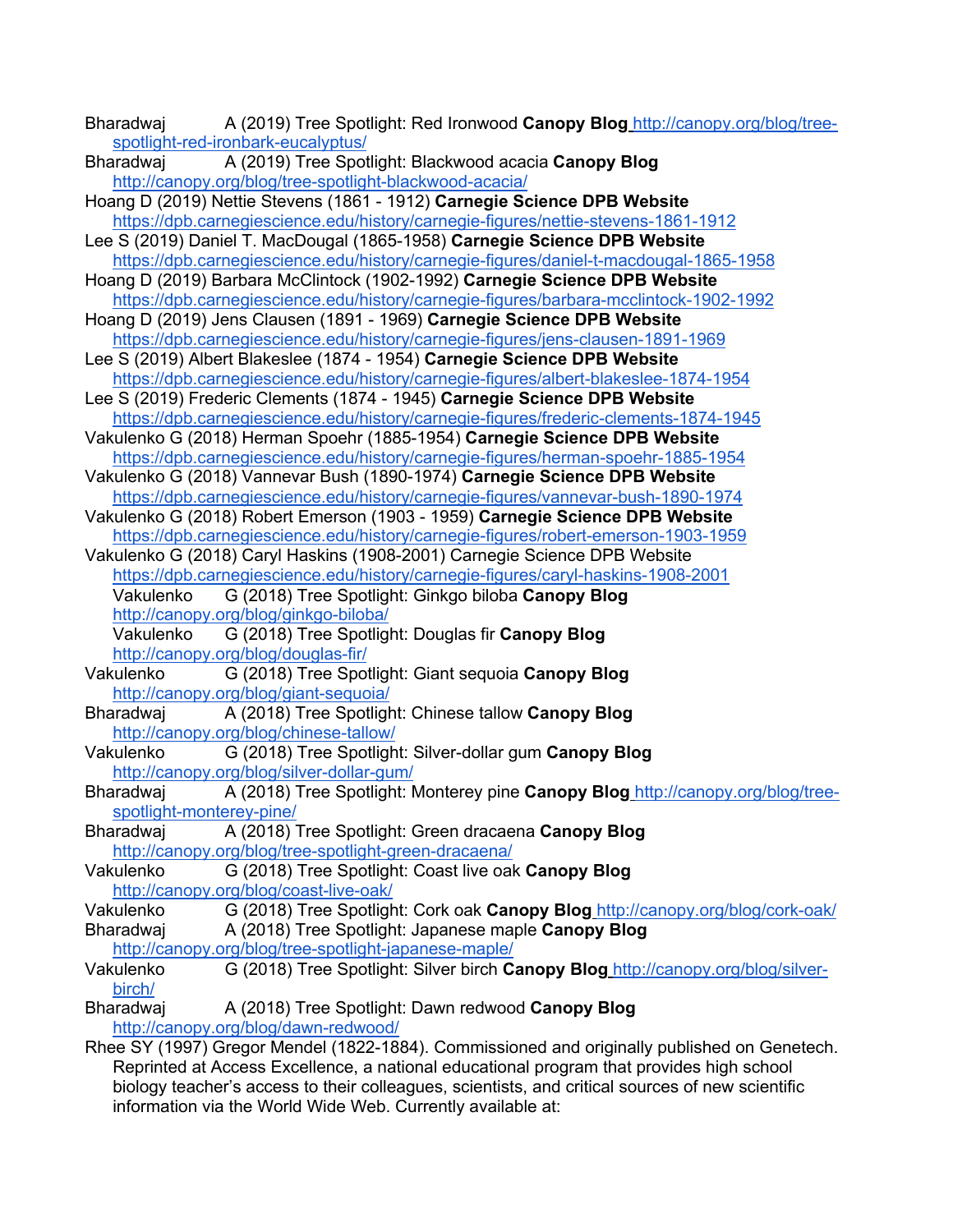http://www.cccbiotechnology.com/RC/AB/BC/Gregor\_Mendel.php, http://www.math.usu.edu/rheal/stat1040/lecture\_notes/Chapter\_26.pdf, https://www.verslo.is/home/Raungreinar/lif/Itarefni/Erfdir/Gregor%20Mendel%28e%29.htm

- Rhee SY (1997) Louis Pasteur (1822-1895). Commissioned and originally published on Genetech. Reprinted at Access Excellence, a national educational program that provides high school biology teacher's access to their colleagues, scientists, and critical sources of new scientific information via the World Wide Web. Currently available at: http://www.cccbiotechnology.com/RC/AB/BC/Louis\_Pasteur.php
- Rhee SY (1997) Linus Pauling (1901-1994). Commissioned and originally published on Genetech. Reprinted at Access Excellence, a national educational program that provides high school biology teacher's access to their colleagues, scientists, and critical sources of new scientific information via the World Wide Web. Currently available at: http://www.cccbiotechnology.com/RC/AB/BC/Linus\_Pauling.php

Rhee SY (1997) Kary B. Mullis (1944 - ). Commissioned and originally published on Genetech. Reprinted at Access Excellence, a national educational program that provides high school biology teacher's access to their colleagues, scientists, and critical sources of new scientific information via the World Wide Web. Currently available at:

http://www.cccbiotechnology.com/RC/AB/BC/Kary\_B\_Mullis.php

| People Trained: |  |
|-----------------|--|
|-----------------|--|

| <b>First Name</b> | Last Name      | Title                            | <b>Start</b>      | End  | <b>Present Position</b>                                     |
|-------------------|----------------|----------------------------------|-------------------|------|-------------------------------------------------------------|
| 151Matt           | Stata          | Postdoc                          | 6/22              |      |                                                             |
| 150Uoanna         | Feehan         | Postdoc                          | $5/22$            |      |                                                             |
| 149Lara           | Seyahi         | Intern                           | 3/22              |      |                                                             |
| 148Jacob          | Dunlop         | Intern                           | 3/22              |      |                                                             |
| 147Ryan           | Vu             | Intern                           | 1/22              | 3/22 | Stanford undergrad                                          |
| 146Daniella       | <b>Morales</b> | Intern                           | 1/22              |      |                                                             |
| 145Sterling       | Field          | Postdoc                          | 9/21              |      |                                                             |
| 144Evan           | Saldivar       | PhD student                      | 6/21              |      |                                                             |
| 143 Maxwell       | Eckelbarger    | Intern<br><b>RA</b>              | 10/205/21<br>6/21 |      | RA, Carnegie Science                                        |
| 142Olivia         | MacDonald      | <b>RA</b>                        | 9/20              | 3/22 | Assistant Program Manager, Thermo<br>Fisher                 |
| 141 Megan         | Ruffley        | Postdoc                          | 8/20              |      |                                                             |
| 140 Will          | Dwyer          | <b>RA</b>                        | 6/20              |      |                                                             |
| 139Selena         | Rice           | <b>Biocurator</b>                | 4/20              |      |                                                             |
| 138 Danny         | Ginzburg       | <b>RA</b>                        | 4/20              |      |                                                             |
| 137Justin         | Krupp          | <b>RA</b>                        | 3/20              | 8/21 | RA, Takahashi Lab, UT Southwestern                          |
| 136Uason          | Thomas         | Postdoc                          | 3/20              |      |                                                             |
| 135Hodan          | Farah          | Intern                           | 3/20              |      |                                                             |
| 134Elena          | Lazarus        | <b>RA</b><br>Assistant SC 11/21- | 7/19              |      | 10/21 Assistant Scientific Coordinator,<br>Carnegie Science |
| 133 David         | Huang          | Intern                           | 6/19              | 8/19 | Undergrad at UCSD                                           |
| 132 Suzie         | Lee            | Intern                           | 6/19              | 8/19 | Undergrad at Cal Poly                                       |
| 131Emily          | Fryer          | <b>RA</b>                        | 3/19              |      |                                                             |
| 130 Navadeep      | <b>Boruah</b>  | Postdoc                          |                   |      | 10/187/21 Data Scientist, Bayer Corp                        |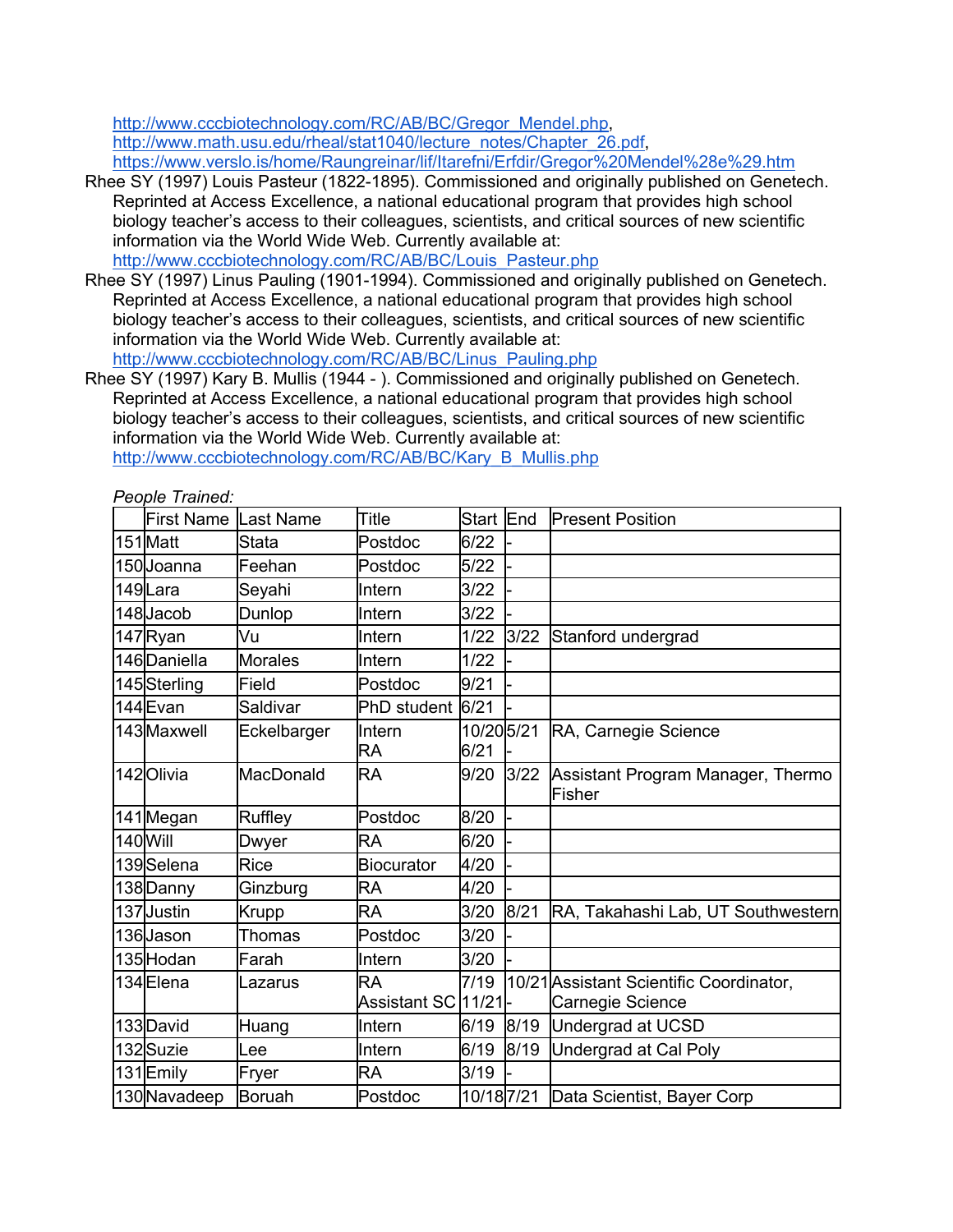|       | 129 Karine        | Prado          | Postdoc<br><b>Senior RA</b>       | 11/21                |              | 10/18 10/21 Senior Research Associate, Carnegie<br>Science                  |
|-------|-------------------|----------------|-----------------------------------|----------------------|--------------|-----------------------------------------------------------------------------|
|       | 128 Cheng         | Zhao           | Postdoc                           | 8/18                 | 8/21         | Principal Investigator, Agricultural<br>Genomics Institute at Shenzhen, CAS |
|       | 127 Charles       | <b>Hawkins</b> | Curator                           | 8/18                 |              |                                                                             |
|       | 126Nienke         | Besbrugge      | Postdoc                           | 8/18                 | 4/19         | Senior Consultant, Capgemini Invent                                         |
|       | 125Angela         | Xu             | CA                                | 6/18                 | 3/20         | PhD program at Johns Hopkins U                                              |
|       | 124 Kevin         | Radja          | <b>RA</b>                         | 6/18                 | 6/20         | PhD program at Virginia Tech                                                |
|       | 123 Ankush        | Bharadwaj      | Intern                            | 6/18                 | 8/18         | <b>UCLA</b>                                                                 |
|       | 122 <b>Bharti</b> | Parihar        | Intern                            | 6/18                 | 8/18         | CSU, East Bay                                                               |
|       | 121Lyn            | Vakulenko      | Intern                            | 5/18                 | 8/18         | Carlton U, Canada                                                           |
|       | 120Benjamin       | Jin            | <b>RA</b>                         | 11/17 7/20           |              | PhD program at UC Santa Barbara                                             |
|       | 119Jiun           | Yen            | Postdoc                           |                      |              | 10/17 10/19 Computational Biologist at<br>BrightSeed, Inc.                  |
|       | 118Fan            | Lin            | Postdoc                           | 9/17                 | 2/20         | Bioinformatician at Brightseed, Inc.                                        |
|       | 117 Kangmei       | Zhao           | Postdoc                           | 7/16                 |              |                                                                             |
|       | 116Hatem          | Rouached       | Visiting<br>faculty               |                      |              | 2016 2018 Assistant Professor, MSU                                          |
|       | 115Sam            | Craig          | Intern                            | 6/16                 |              | 8/16 Undergrad at University of Chicago                                     |
|       | 114Elena          | Estrada        | Intern                            | 6/16                 | 8/16         | Product Manager, TriLink<br><b>BioTechnologies</b>                          |
|       | 113Nikhil         | Kaimal         | Intern                            | 6/16<br>6/17         | 8/16<br>8/17 | MS student at UC Irvine                                                     |
|       | 112JeaneAe        | Kim            | <b>RA</b>                         | 2/16                 | 7/17         | PhD candidate, UC Riverside                                                 |
|       | 111 Arvind        | Chavali        | Postdoc                           | 1/16                 | 3/18         | Strategy consultant, ZS Associates                                          |
| 110Bo |                   | Xu             | Intern<br><b>RA</b><br>Programmer | 9/15<br>2/16<br>3/22 | 1/16<br>2/22 | Programmer, Carnegie                                                        |
|       | 109 Dylan         | Koh            | Intern                            | 6/15                 | 8/15         | Stanford                                                                    |
|       | 108 Vivek         | Sriram         | Intern                            | 6/15                 | 8/15         | PhD candidate, University of<br>Pennsylvania                                |
|       | 107JeanAe         | Kim            | Intern                            | 6/15                 |              | 1/16 PhD candidate, UC Riverside                                            |
|       | 106Luong          | Mai            | Intern                            | 6/15                 |              | 12/15 Undergraduate, Cornell U.                                             |
|       | 105Yanniv         | Dorone         | <b>PhD</b> student<br>Postdoc     | 9/15<br>1/21         |              | 12/20 Senior Investment Associate - Fall<br>12/21 Line Capital              |
|       | 104 Pascal        | Schläpfer      | Postdoc                           | 8/14                 |              | 12/17 Senior Assistant, ETH                                                 |
|       | 103In-Seob        | Han            | Visiting<br>faculty               |                      |              | 2014 2015 U Ulsan, Korea                                                    |
|       | 102Jenny          | Guarino        | Intern                            | 5/14                 | 8/14         | Legal Assistant/Paralegal, Gordon<br>Law Group PC                           |
|       | 101 Phong         | Nguyen         | Intern<br><b>RA</b>               | 5/14<br>9/14         | 8/14<br>5/15 | Developer at Parallax Volatility<br>Advisers, LP                            |
|       | 100Michael        | <b>Banf</b>    | Postdoc                           | 1/14                 | 2/17         | Head of Data Science and Algorithm<br>Development, fabforce GmbHs           |
| 99    | Catherine         | Doyle          | Intern                            | 6/13                 | 8/13         | Postdoctoral Researcher, NC State                                           |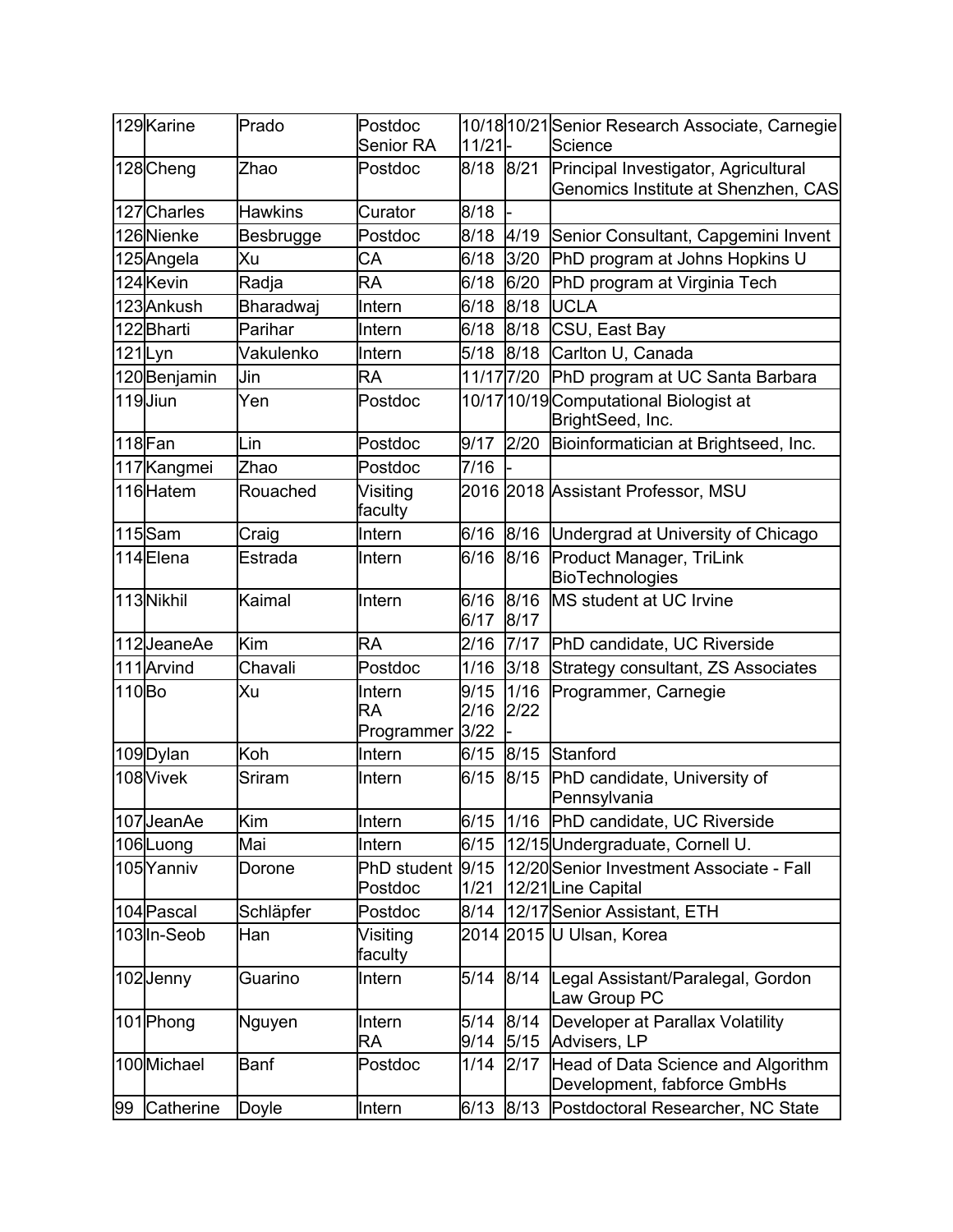| 98 | Jue         | Fan           | Postdoc                     | 5/13                       | 3/15         | VP of Bioinformatics, Singleron<br>Biotechnologies                                                 |
|----|-------------|---------------|-----------------------------|----------------------------|--------------|----------------------------------------------------------------------------------------------------|
| 97 | Lessley     | Peterson      | Intern                      | 1/13                       |              | 10/13U. Maryland                                                                                   |
| 96 | Bernie      | <b>Hauser</b> | Visiting<br>faculty         |                            |              | 2013 2014 U Florida at Gainesville, USA                                                            |
| 95 | Chuan       | Wang          | Postdoc                     | 10/12 2/16                 |              | Senior Bioinformatics Scientist,<br>Brightseed                                                     |
| 94 | Lan         | Jiang         | Intern                      | 10/122/13                  |              | <b>Unknown</b>                                                                                     |
| 93 | Lilyana     | Chandra       | Intern                      | 6/12                       |              | 12/12 QA Analyst at American Medical<br><b>Systems</b>                                             |
| 92 | Varun       | Dwaraka       | Intern                      | 7/12                       | 9/12         | Head of Bioinformatics, TruDiagnostic                                                              |
| 91 | Mohan       | Avula         | Intern                      | 6/12                       | 8/12         | Unknown                                                                                            |
| 90 | <b>Jim</b>  | Guo           | Postdoc                     | 7/12                       | 3/15         | Staff Scientist, Bioinformatics at the<br>Clinical NGS group at Thermo Fisher                      |
| 89 | Ricardo     | Nilo Poyanco  | Postdoc                     | 3/12                       | $5/14$       | Lecturer at School of Biotechnology,<br>Faculty of Science, U. Mayor, Chile                        |
| 88 | Meng        | Xu            | Postdoc                     | 11/118/14                  |              | Director of Bioinformatics, Brightseed                                                             |
| 87 | Taehyong    | Kim           | Postdoc                     | 3/11                       | 7/15         | Principal bioinformatician, Institute for<br>Biomedical Informatics, University of<br>Pennsylvania |
| 86 | Tam         | Tran          | Intern                      | 11/118/12                  |              | Research associate, Mayo Clinic,<br>Rochester, NY                                                  |
| 85 | Damian      | Priamurskiy   | Intern                      | 6/11                       | 3/12         | Unknown                                                                                            |
| 84 | Caryn       | Johansen      | Intern<br>Intern<br>RA      | 6/11<br>7/12<br>10/12 7/14 | 9/11<br>9/12 | PhD candidate at UC Davis                                                                          |
| 83 | Flavia      | <b>Bossi</b>  | Postdoc<br><b>Senior RA</b> | 2/10<br>3/18               | 2/18         | Senior Research Associate, Carnegie                                                                |
| 82 | Hye-In      | Nam           | RA                          | 1/10                       | 5/19         | Data Analyst, AXBIO                                                                                |
| 81 | <b>Niek</b> | deKlein       | Intern                      | 9/10                       | 1/11         | Postdoc, Wellcome Sanger Institute                                                                 |
| 80 | Kris        | Sankaran      | Intern                      | 9/10                       | 4/11         | Assistant Professor, University of<br>Wisconsin-Madison                                            |
| 79 | Julian      | Huang         | Intern                      | 6/10                       |              | 12/10 Med student, Yale; MBA student,<br>Harvard                                                   |
| 78 | Nathaniel   | Leu           | Intern                      | 6/10                       | 9/10         | Physician, Alameda Health System                                                                   |
| 77 | Kim         | Pham          | Intern                      | 6/10                       |              | 12/10 Resident Doctor at Creighton<br>University School of Medicine                                |
| 76 | Chang       | You           | Postdoc                     | 8/09                       | 5/11         | eCommerce Senior Data Engineer,<br>PepsiCo                                                         |
| 75 | Rupa        | Paduchuri     | Intern                      |                            |              | 10/09 12/11 Principal Scientific Researcher,<br>Genentech                                          |
| 74 | Jon         | lloreta       | Intern                      | 6/09                       |              | 12/10 Unknown                                                                                      |
| 73 | Purva       | Karia         | Intern<br>Intern<br>Postdoc | 6/09<br>1/11<br>6/21       | 7/09<br>6/11 | Postdoc, Carnegie Institution for<br>Science                                                       |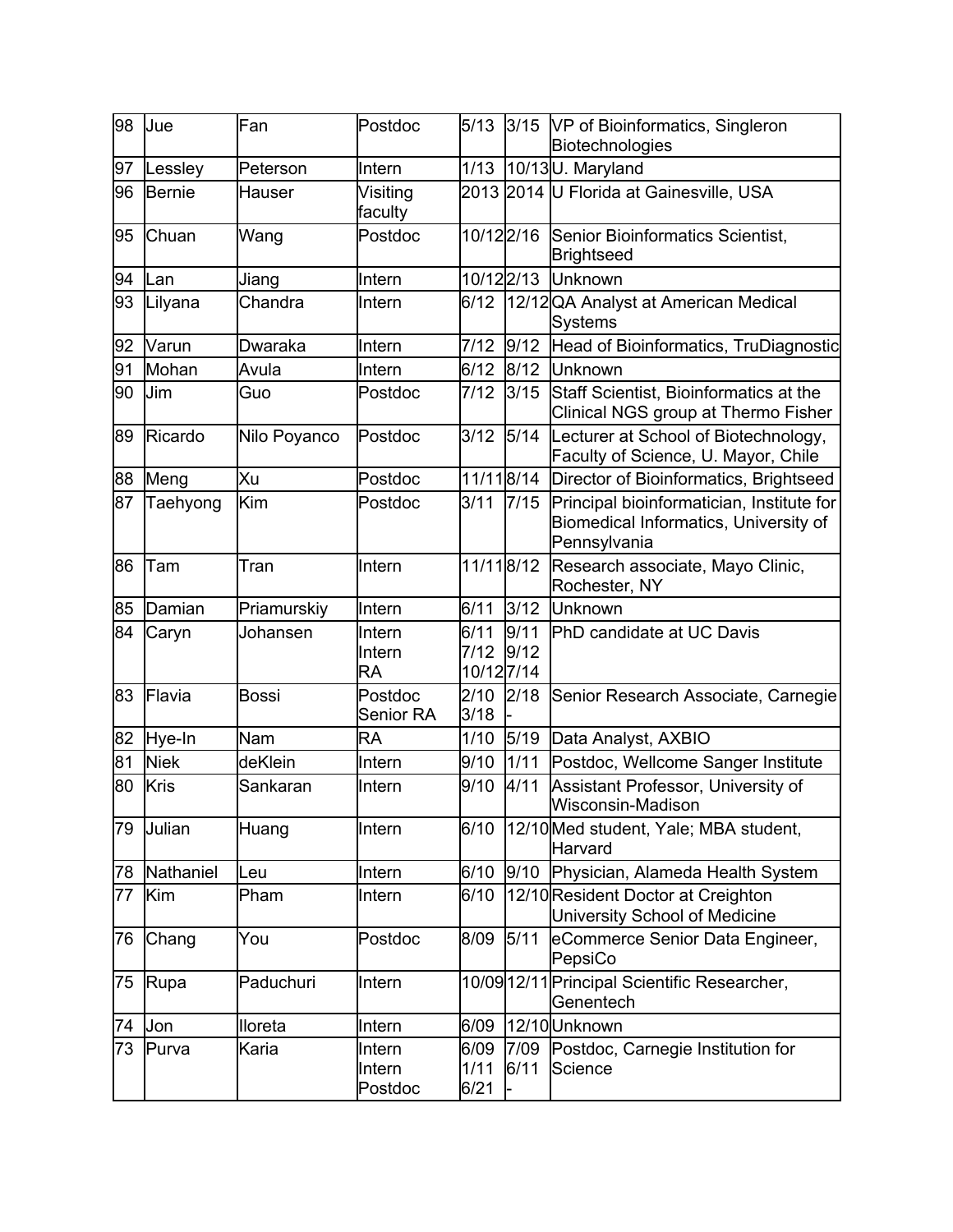| 72 | Cherise    | Lau               | Intern              | 6/09<br>7/10            | 8/09<br>9/10 | Finance and Administration Assistant<br>at SSH Communications Security |
|----|------------|-------------------|---------------------|-------------------------|--------------|------------------------------------------------------------------------|
| 71 | Vibhu      | <b>Bakshi</b>     | Intern              | 3/09                    | 6/09         | Business Immigration Analyst,<br>Fragomen                              |
| 70 | Pranjali   | Karia             | Intern              | 3/09                    |              | 11/09Unknown                                                           |
| 69 | Azam       | Noorani Vatani RA |                     | 12/08 8/09              |              | Associate Scientist, Cepheid                                           |
| 68 | Sagaya     | Arokiasamy        | <b>RA</b>           |                         |              | 10/08 12/08 Unknown                                                    |
| 67 | Lee        | Chae              | Postdoc             | 7/08                    |              | 5/14 Cofounder and CTO, Brightseed                                     |
| 66 | Ricardo    | Leitão            | Intern              | 7/08                    | 1/09         | Senior Scientific Researcher,<br>Genentech                             |
| 65 | Michael    | Ahn               | Intern              | 7/08<br>8/09            | 8/08<br>8/09 | Masters, Harvard Grad School of<br>Design                              |
| 64 | Anjo       | Chi               | Programmer          | 1/08                    | 1/10         | Unknown                                                                |
| 63 | <b>AS</b>  | Karthikyan        | Curator             | 1/08                    |              | 11/09 Unknown                                                          |
| 62 | Kun        | He                | Postdoc             | 9/07                    |              | 12/09 Head of Data Systems, Bayer Crop<br>Science                      |
| 61 | Ozgur      | Ozturk            | Postdoc             | 8/07                    |              | 3/08 Adjunct Faculty at U. Maryland                                    |
| 60 | Bindu      | Ambaru            | RA                  | 7/07                    | 4/10         | Scientist, Institute of Bioinformatics<br>and Applied Biotechnology    |
| 59 | Joy        | Zhang             | Intern              | 6/07                    | 8/07         | Staff Software Engineer, Wayno                                         |
| 58 | Liping     | Ji                | Postdoc             | 5/07                    | 5/08         | Associate prof, Harbin Inst. Tech.                                     |
| 57 | Adeline    | Wong              | Intern              | 4/07                    | 9/07         | Software Engineer III, Waymo                                           |
| 56 | Suzanne    | Fleshman          | CA                  | 11/07 2/08              |              | Office Administrator, Edward Jones                                     |
| 55 | Kate       | Dreher            | Curator             |                         |              | 11/07 11/13 Germplasm coordinator, CYMMIT                              |
| 54 | Cindy      | Lee               | Programmer          | 10/07 7/11              |              | Software Developer at CardioDx                                         |
| 53 | Raymond    | Chetty            | Programmer          | 10/07 5/10              |              | Unknown                                                                |
| 52 | Larry      | Ploetz            | <b>SA</b>           | 3/07                    | 5/13         | Operations Engineer, Pinger                                            |
| 51 | Jin        | Chen              | Postdoc             | 12/068/09               |              | Associate prof, U. Kentucky                                            |
| 50 | Phillipe   | Lamesch           | Curator             | 12/063/12               |              | Head of Fundraising, U. Luxembourg                                     |
| 49 | Vanessa    | Swing             | CA<br>Webmaster     | 10/063/07<br>3/07 11/09 |              | Horticultural Consultant                                               |
| 48 | Donghui    | Li                | Curator             | 7/06                    | 6/14         | Technical Program Manager, Chan<br>Zuckerberg Initiative               |
| 47 | Shanker    | Singh             | <b>DBA</b>          | 7/06                    | 3/13         | Senior database administrator,<br>Innovative Interfaces                |
| 46 | John       | <b>McGee</b>      | Intern              | 6/06                    | 8/06         | Scientific Founder, FogPharma                                          |
| 45 | Tom        | Meyer             | Programmer          | 6/06                    | 5/10         | Backend Engineer at DexaFit, Inc                                       |
| 44 | <b>Bob</b> | <b>Muller</b>     | ΙT                  | 5/06                    | 6/14         | <b>Retired</b>                                                         |
| 43 | Tom        | Walk              | Postdoc             | 1/06                    | 9/07         | Large Plant Breeding Database<br>Manager, North Dakoda State U.        |
| 42 | Noah       | Whitman           | <b>RA</b>           | 1/06                    | 4/07         | Senior Data Scientist, Open City<br>Labs, Inc                          |
| 41 | Natasha    | Raikhel           | Visiting<br>faculty |                         |              | 2006 2006 Retired                                                      |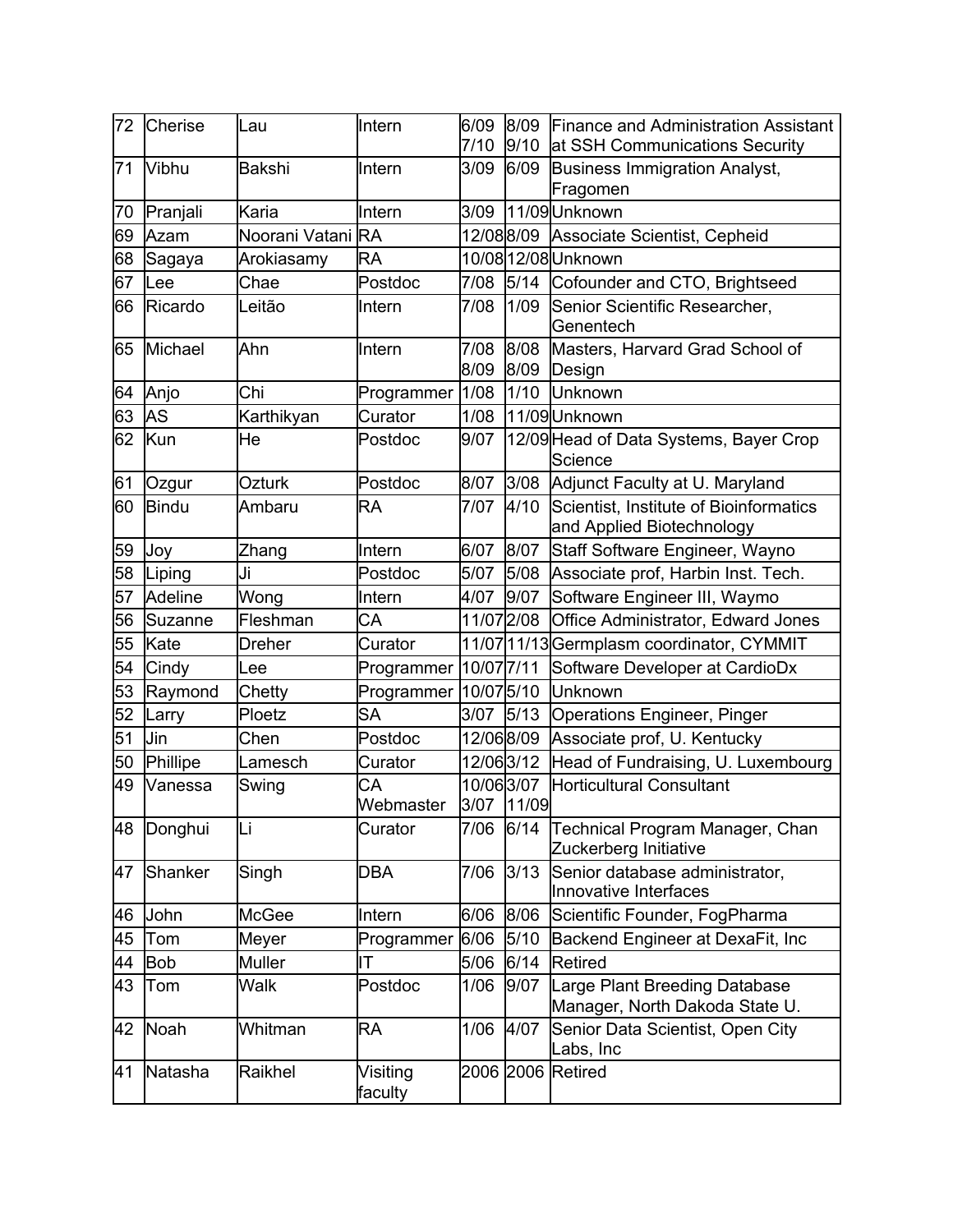| 40              | MohammedShaikh |                  | Programmer 12/051/06 |              |              | Unknown                                                                   |
|-----------------|----------------|------------------|----------------------|--------------|--------------|---------------------------------------------------------------------------|
| 39              | David          | <b>Swarbreck</b> | Curator              | 10/059/10    |              | Group leader, Genome Analysis<br>Team, The Genome Analysis Centre,<br>UK  |
| 38              | Ryan           | Pham             | Intern               | 6/05         | 8/05         | Software Developer, IBM                                                   |
| 37              | Dan            | MacLean          | Postdoc              | 5/05         | 6/06         | Head of Bioinformatics, Sainsbury<br>labs, UK                             |
| 36              | Joe            | Filla            | SA                   | 2/05         | 3/07         | Director of Operations, QuinStreet                                        |
| 35              | Christophe     | <b>Tissier</b>   | Curator              | 1/05         | 9/07         | Project manager, CAVILAM                                                  |
| 34              | <b>Hartmut</b> | Foerster         | Curator              | 8/04         | 8/07         | Research Associate at Boyce<br>Thompson Institute, Cornell                |
| 33              | <b>Chris</b>   | <b>Wilks</b>     | Intern<br>Programmer | 6/04<br>6/05 | 5/05<br>1/11 | Graduate student, UCSC                                                    |
| 32              | Jon            | Slenk            | Programmer           | 4/05         | 7/06         | Software Engineer, Apple                                                  |
| 31              | Aleksey        | Kleytman         | CA                   | 2/5          | 6/6          | Senior Reliability Engineer, Akamai<br>Technologies                       |
| 30              | Renee          | <b>Halbrook</b>  | Intern               | 6/04         | 8/04         | Mom                                                                       |
| 29              | Doug           | <b>Becker</b>    | Programmer           | $5/04$       | 4/06         | <b>Technical Accountant Manager,</b><br><b>NetApp</b>                     |
| 28              | Katica         | <b>Ilic</b>      | Curator              | 1/04         |              | 10/06 Senior scientist, Fluidigm Corporation                              |
| 27              | Jessie         | Zhang            | Programmer           | 9/03         | 5/04         | <b>Unknown</b>                                                            |
| 26              | Brandon        | Zoeckler         | CA                   | 8/03         | 3/6          | Research technician, UC Berkeley                                          |
| 25              | Thomas         | Yan              | Intern               | 7/03         | 6/06         | Senior Data Engineer, Tapjoy                                              |
| 24              | Behzad         | Mahini           | Programmer           | 3/03         | 1/04         | Strategic Business Development,<br><b>EDLORE</b>                          |
| 23              | Shijun         | Li               | Postdoc              |              |              | 10/02 10/05 Senior Software Testing Engineer,<br><b>ThermoFisher</b>      |
| 22              | Yigong         | Lou              | Postdoc              | 9/02         |              | 10/04 Bioinformatics analyst, LBL                                         |
| 21              | <b>Nick</b>    | Moseyko          | Curator              | 9/02         |              | 10/05 Director of DevOps, Direct<br>Commerce                              |
| 20              | Gabriel        | Lander           | СA                   | 8/02         |              | 3/03 Assistant professor, Scripps Institute                               |
| 19              | Peifen         | Zhang            | Curator              | 4/02         |              | 7/18 Project Scientist, Phoenix<br><b>Bioinformatics</b>                  |
| 18              | Suparna        | Mundodi          | Curator              | 3/02         | 5/06         | Director, Clinical Mass Spectrometry<br>at Agilent Technologies           |
| 17              | Tanya          | <b>Berardini</b> | Curator              | 1/02         | 6/14         | Chief Scientific Officer, Phoenix<br><b>Bioinformatics</b>                |
| 16              | Julie          | Tacklind         | Webmaster            | 12/01 2/07   |              | Unknown                                                                   |
| 15              | Chunxia        | Xu               | Programmer           | 10/01 1/06   |              | Unknown                                                                   |
| 14              | Danny          | Yoo              | Programmer           | 6/01         | 5/06         | Software engineer, Google                                                 |
| 13              | <b>Mark</b>    | Lambrecht        | Postdoc              | 4/01         | 2/02         | Director of the Health and Life<br><b>Sciences Global Practice at SAS</b> |
| 12 <sub>2</sub> | Bryan          | Murtha           | Programmer 2/01      |              | 8/01         | Manager of Programming and<br>Databases, Intesa Sanpaolo                  |
| 11              | <b>Holly</b>   | Nottage          | Intern               | 2/01         | 7/01         | Unknown                                                                   |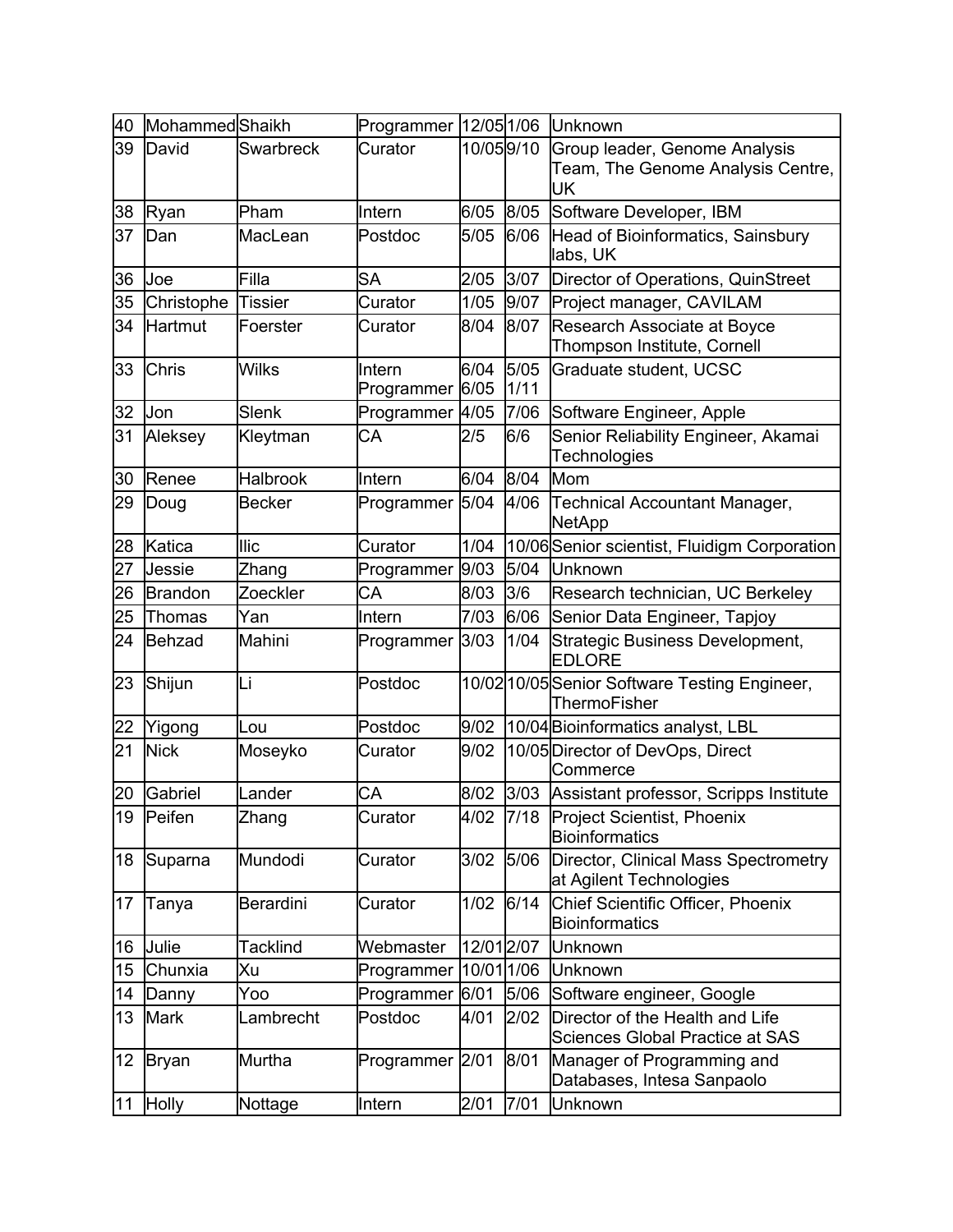| 10 | IJill     | Larimore              | Intern              | 1/01       | 4/02 | Graduate student, Gladstone<br>Institute, UCSF                                           |
|----|-----------|-----------------------|---------------------|------------|------|------------------------------------------------------------------------------------------|
| l9 | Aisling   | Doyle                 | CA                  |            |      | 11/00 10/02 Biobank Technician, INFANT Center,<br>ANU Lab, UCC                           |
| 8  | Jungwon   | Yoon                  | СA                  | 9/00       | 6/03 | Unknown                                                                                  |
|    | Anell     | Bengt                 | Visiting<br>student | 9/00       |      | 12/01 Freelance Consultant, Nordic<br><b>Healthcare</b>                                  |
| l6 | lSmita    | Mitra                 | Visiting<br>student | 8/00       |      | 10/00 Director, Global Medical Data<br>Science at Janssen                                |
| 5  | Debika    | Bhattacharyya         | Intern              | 7/00       | 8/00 | Enterprise architect, Oracle                                                             |
| 4  | Lukas     | <b>Mueller</b>        | Curator             | 6/00       | 7/03 | Adjunct Professor, Cornell University,<br>BTI                                            |
| l3 | Leonore   | Reiser                | Curator             | 12/99 3/06 |      | Data Wrangler/Bio-Curator at<br><b>Phoenix Bioinformatics</b>                            |
| 2  | Margarita | lGarcia-<br>Hernandez | Curator             | 9/99       |      | 12/06 Associate Director of Health<br>Analytics, Partnership HealthPlan of<br>California |
|    | Eva       | Huala                 | Curator             | 9/99       | 8/05 | <b>CEO, Phoenix Informatics</b>                                                          |

## *Patents Filed:*

U.S. Provisional Application No. 63/143,366 Filing Date: January 29, 2021 Modulation of Iron- and Phosphate-Dependent Chlorophyll Accumulations Inventors: Seung Yoon RHEE, et al. Your Ref: 5135 KT Ref: 107321-1219474-000100US

U.S. Provisional Patent Application No. 63/063,009 Filed: August 7, 2020 For: FLOE1-MEDIATED MODULATION OF SEED LONGEVITY AND GERMINATION RATES Stanford Ref.: S20-324 Carnegie Ref.: 5133 KTS Ref.: 079445-1204833-006800US

*Research Funding: (Cumulative to Carnegie: \$47,016,888; Cumulative Total: \$141,378,756)*

# *Current Research Grants:*

**Title:** Creating and Fostering the Plant Cell Atlas Community **Funding Community Community Community Community Community Community Community Community Community Community Community Community Community Community Community Community Community Community Community Community Community Com** RCN *(11002)* **Dates of Project:** 06/1/2021 -- 05/31/2026 **Award Amount: \$765,382 PI:** Sue Rhee

**Title:** Interrogating pennycress natural and induced variation to improve abiotic stress tolerance and oilseed bioenergy crop resilience **Funding Organization:** Iowa State (DoE): DE-FOA-0002214 **Dates of Project:** 09/01/20 – 08/31/25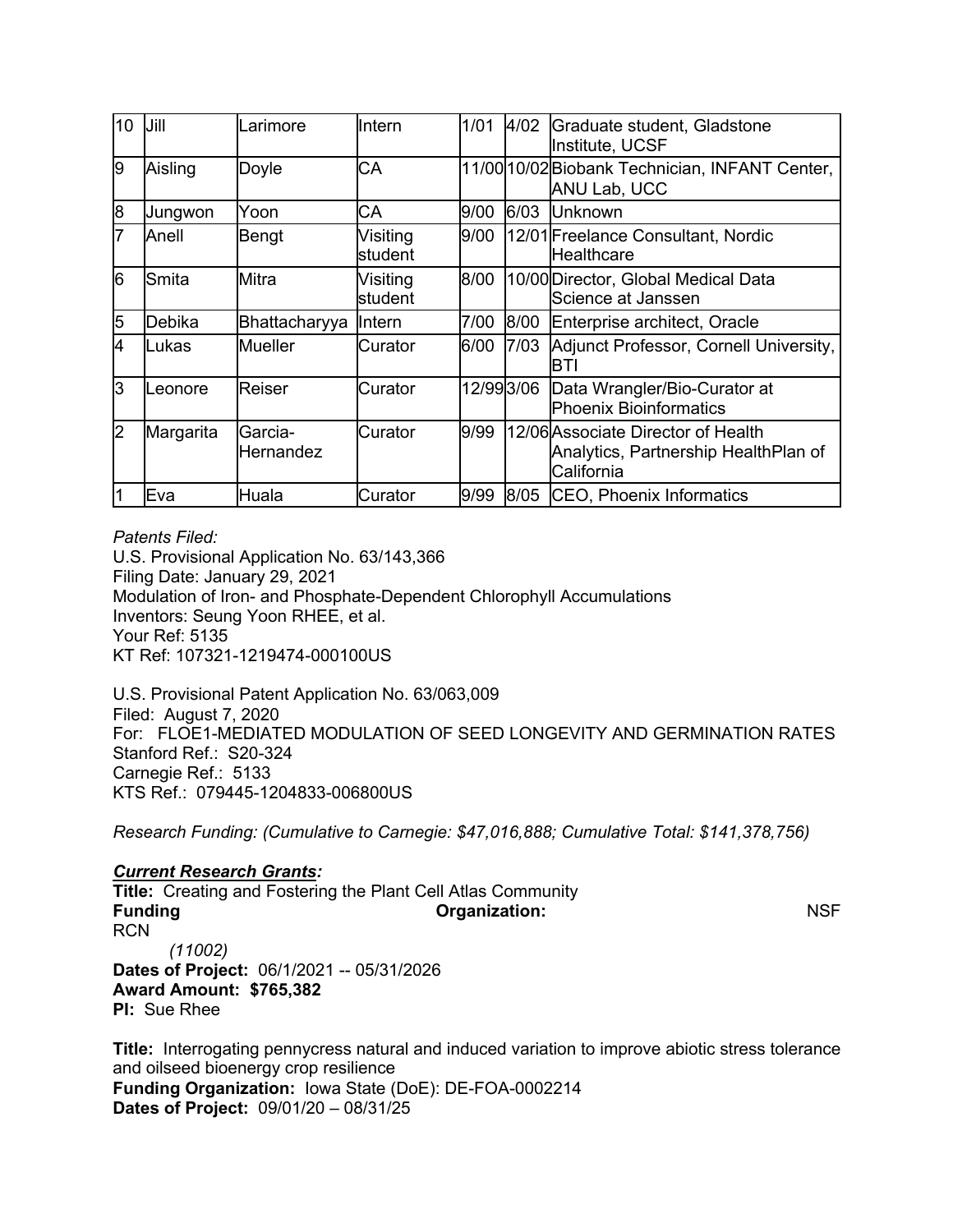**PI:** John Sedbrook

**Total Award Amount:** \$12,899,996 **Individual Subaward Amount:** \$2,552,804

**Title:** High-throughput determination of a subcellular metabolic network map of plants **Funding Organization:** DOE BER *(10931)* **Dates of Project:** 09/15/2019 -- 09/14/2022 **Award Amount:** \$2,311,477 **PI:** Sue Rhee **Title:** TOOLS-PGR: Computational Infrastructure to Enable High-throughput, High-quality Annotations of Compartmentalized Metabolic Networks for Plant Genomes **Funding Organization:** NSF: IOS-1546838 *(10708)* **Dates of Project:** 08/15/16 – 07/31/22 **Award Amount: \$**2,193,335 **PI:** Sue Rhee **Title:** Using Systems Approaches to Improve Photosynthesis and Water Use Efficiency in Sorghum **Funding Organization:** Danforth (DOE DE-SC0018277). Subaward #: 23021-C (*10797)* **Dates of Project:** 09/15/2017 – 09/14/2022 **Total Award Amount:** \$16,067,709 **Individual Subaward Amount:** \$1,866,443 **PI:** Ivan Baxter **Title:** NeuroPlant: Leveraging a botanical armamentarium to manipulate the brain (10897) **Funding Organization:** Stanford (NSF): # 62019381 - 140753 **Dates of Project:** 01/01/19 – 12/31/21 **Total Award Amount:** \$700,000 **Individual Subaward Amount:** \$208,000 **PI:** Miriam Goodman *Past Research Grants:* **Title:** Deciphering Life Functions in Extreme Environment **Funding Organization:** Venture Grant / Broccoli Charitable Fund. *(10877)* **Dates of Project:** 10/01/18 – 09/30/21 **Award Amount:** \$60,000 **PI:** Sue Rhee **Title:** BASF Participation in the Plant Cell Atlas Initiative **Funding Organization:** BASF (BBCC Innovation Center, Belgium) *(10952)* **Dates of Project:** 02/14/20 – 02/13/21 **Award Amount:** \$10,000 **PI:** Sue Rhee **Title:** Thermo-adaptation of photosynthesis in extremophilic desert plants **Funding Organization:** Carnegie *(10908)* **Dates of Project:** 06/01/2019 -- 5/31/2021 **Award Amount:** \$150,000 **PI:** Sue Rhee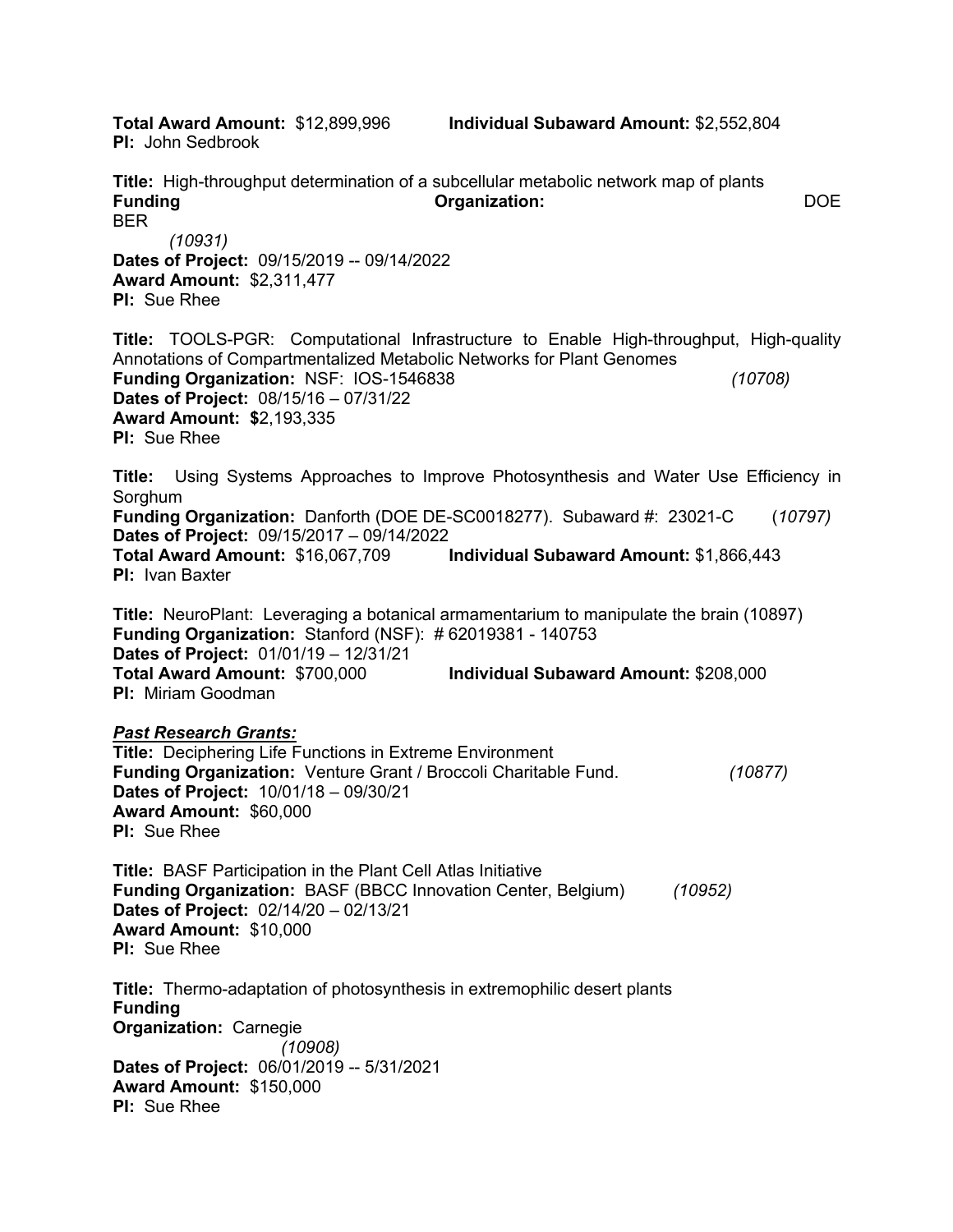**Title:** 1st Workshop on the Plant Cell Atlas Initiative **Funding Organization:** NSF *(10913)* **Dates of Project:** 06/01/2019 -- 05/31/2021 **Award Amount:** \$82,861 **PI:** Sue Rhee **Title:** Prediction and Discovery of Host Metabolites and Metabolic Pathways Required for Proliferation of an Obligate Fungal Biotroph **Funding Organization:** UC Berkeley (NSF): MCB-1617020. Subaward #: 00009338 *(10722)* **Dates of Project:** 09/15/2016 – 08/31/2020 **Total Award Amount:** \$1,891,482 **Individual Subaward Amount:** \$417,893 **PI:** Mary Wildermuth **Title:** Discovery of new molecular pathways for regulating phosphate content in Arabidopsis thaliana and *Vitis vinifera* for sustainable food production **Funding Organization:** Fondation de France *(10649)* **Dates of Project:** 09/08/2015 – 09/07/2020 **Award Amount:** \$30,000 **PI:** Sue Rhee **Title:** An Integrated Pipeline for Accelerated Plan Natural Product Discovery *(10643)* **Funding Organization:** Stanford (NIH): 3U01GM110699-02S1. Subaward #: 61066255- 112225 **Dates of Project:** 08/15/2015 – 04/30/2020 **Total Award Amount:** \$4,491,520.00 **Individual Subaward Amount:** \$924,810 **PI:** Christina Smolke **Title:** A systems-level analysis of drought and density response in the model c4 grass *Setaria viridis* **Funding Organization:** Danforth (DOE): DE-SC0008769; 23009-CI *(10412)* **Dates of Project:** 09/01/2012 – 08/31/2018 **Total Award Amount:** \$12,138,927 **Individual Subaward Amount:** \$2,212,640 **PI:** Thomas Brutnell **Title:** The membrane-based protein Interactome **Funding Organization:** NSF: MCB-1052348. *(10274)* **Dates of Project:** 04/15/2011 – 03/31/2016 **Award Amount:** \$1,834,556 **PI:** Wolf Frommer **Title:** Systematic identification of regulators of transcription factors using computational predictions and high-throughput yeast-one-hybrid assays **Funding Organization:** Association of Independent Plant Research Institutes (AIPI) *(10383)* **Dates of Project:** 07/01/2012 – 06/30/2015 **Award Amount:** \$14,400 **PI:** Sue Rhee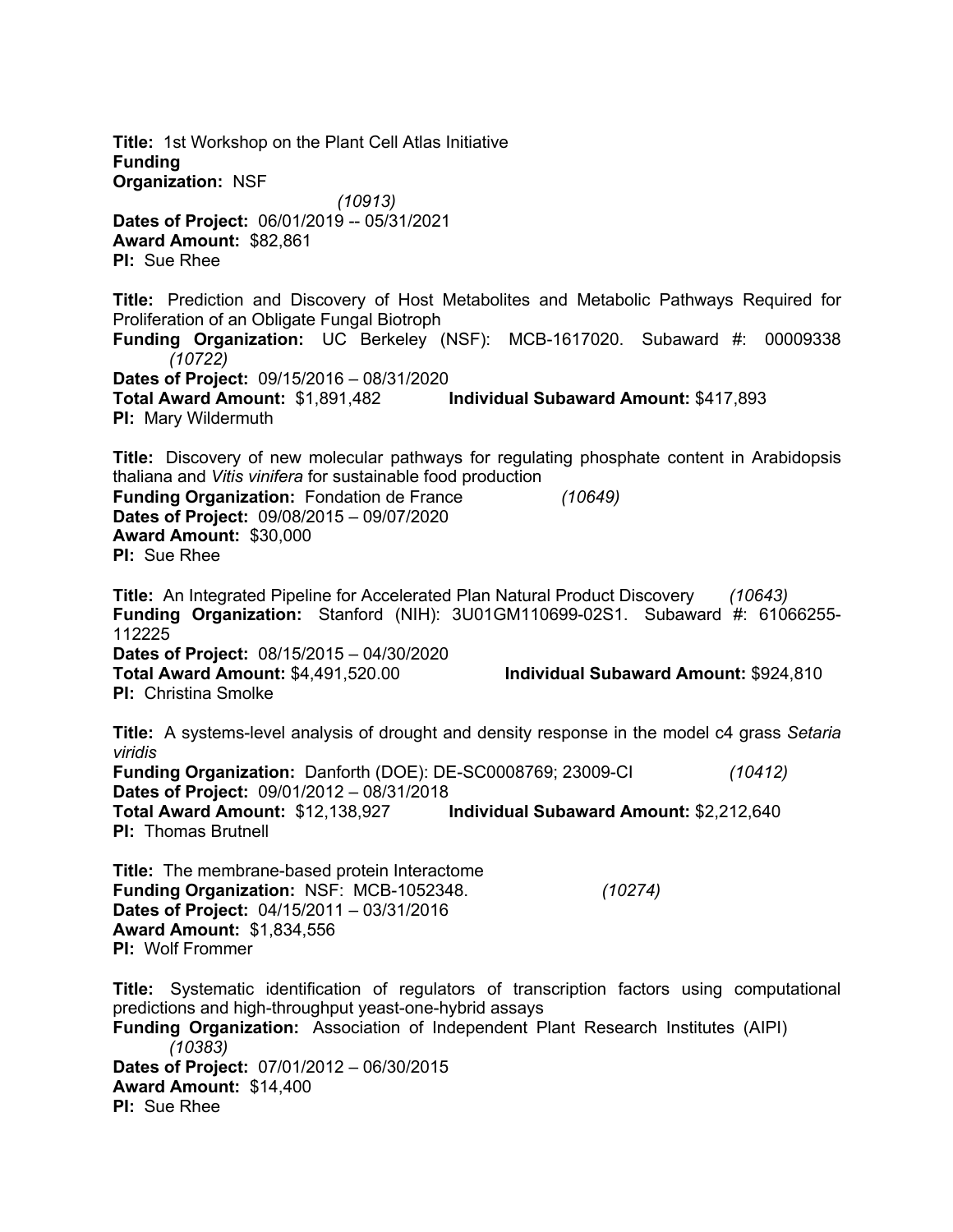**Title:** AIPI Plant Genome Annotation Group **Funding Organization:** Association of Independent Plant Research Institutes (AIPI) *(10534)* **Dates of Project:** 03/11/2014 – 02/28/2015 **Award Amount:** \$25,000 **PI:** Sue Rhee

**Title**: *Arabidopsis* 2010: Towards a Comprehensive *Arabidopsis* Protein Interactome Map: Systems Biology of the Membrane Proteins and Signalosome **Funding Organization**: NSF: MCB-0618402 (2066) **Dates of Project**: 09/01/2006 – 08/31/2011 **Award Amount**: \$4,799,186 **PI**: Wolf Frommer

**Title**: Building a Network of Plant Metabolic Pathway Databases and Communities **Funding Organization**: NSF: DBI-0640769 (2098) **Dates of Project**: 03/15/2008 – 02/28/2013 **Award Amount**: \$1,477,869 **PI**: Sue Rhee

**Title**: Metabolomics: A Functional Genomics Tool for Deciphering Functions of *Arabidopsis* Genes in the Context of Metabolic and Regulatory Networks **Funding Organization**: Iowa State University (NSF): 420-40-71A (10079) **Dates of Project**: 03/01/2009 – 02/28/2013 **Total Award Amount**: \$2,925,398 **Individual Subaward Amount:**  \$269,862 **PI**: Basil Nikolau

**Title**: TAIR: The *Arabidopsis* Information Resource **Funding Organization:** NSF: DBI-0850219 (10107) **Dates of Project**: 09/01/2009 – 08/31/2014 **Award Amount**: \$4,170,595 **PI**: Eva Huala

**Title**: TRPGR: Building a Highly Automated Metabolic Pathway Reconstruction Infrastructure for **Plants Funding Organization**: NSF: IOS-1026003 (10204) **Dates of Project**: 09/01/2010 – 08/31/2016 **Award Amount**: \$1,825,569 **PI**: Sue Rhee

**Title:** The First International Biocurator Meeting **Funding Organization:** Genetics Society of America (5133) **Dates of Project:** 5/22/2005 – 12/01/2008 **Award Amount:** \$25,000 **PI:** Sue Rhee

**Title:** Enhancing the Quality and Quantity of *Arabidopsis* Metabolism Data in AraCyc and **MetaCyc Funding Organization:** Pioneer Hi-Breed International (5119)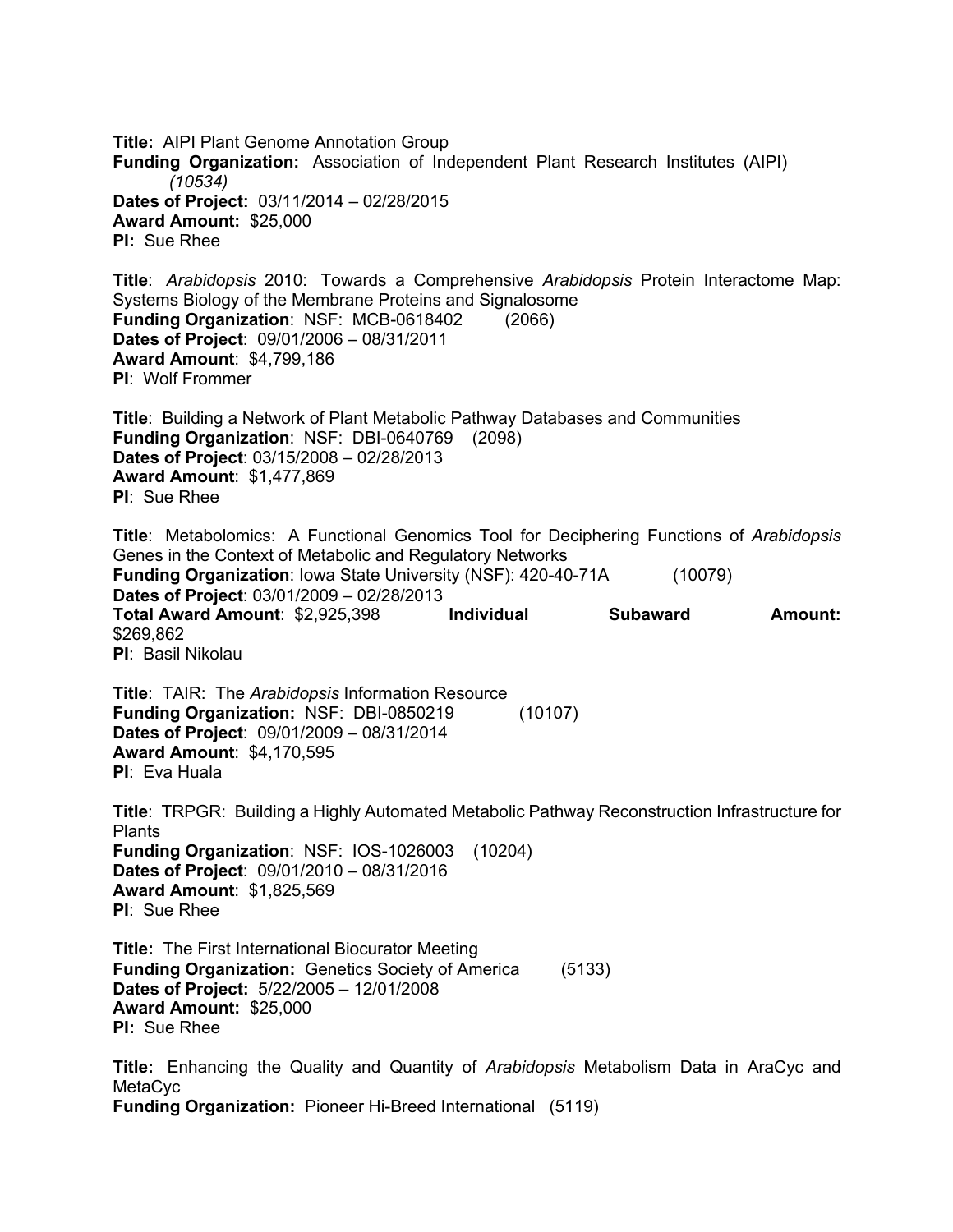**Dates of Project:** 02/18/2005 – 08/06/2006 **Award Amount:** \$40,000 **PI:** Sue Rhee

**Title:** 2<sup>*nd*</sup> International Biocurator Meeting **Funding Organization:** Villa Bosch (5134) **Dates of Project:** 02/13/2007 – 02/12/2008 **Award Amount:** \$24,968 **PI:** Sue Rhee **Title:** TAIR: The *Arabidopsis* Information Resource **Funding Organization:** NSF: DBI-0417062 (2462) **Dates of Project:** 09/01/2004 – 08/31/2009 **Award Amount:** \$7,988,952 **PI:** Sue Rhee

**Title:** *Arabidopsis* 2010: Metabolomics: A Functional Genomics Tool for Deciphering Functions of *Arabidopsis* Genes in the Context of Metabolic and Regulatory Networks **Funding Organization:** Iowa State Univ. (NSF): 420-40-17 (4306) **Dates of Project:** 09/01/2005 – 08/31/2008 **Total Award Amount:** \$1,000,000 **Individual Subaward Amount:** \$64,875 **PI:** Basil Nikolau

**Title:** Low Temperature Regulatory Circuits and Gene Regulation in Higher Plants **Funding Organization:** MSU (NSF): DBI-0110124 (4433) **Dates of Project:** 09/01/2001 – 08/31/2008 **Total Award Amount:** \$5,591,234 **Individual Subaward Amount:** \$539,021 **PI:** Michael F. Thomashow

**Title:** First International Biocurator Meeting **Funding Organization:** NSF: DBI-0551286 (2282) **Dates of Project:** 01/01/2006 – 12/31/2007 **Award Amount:** \$29,810 **PI:** Sue Rhee

**Title:** The Plant Ontology Consortium **Funding Organization:** CSHL (NSF): 22130313 (4417) **Dates of Project:** 09/01/2003 – 08/31/2007 **Total Award Amount:** \$1,672,411 **Individual Subaward Amount:** \$530,928 **PI:** Lincoln Stein

**Title:** The MetaCyc Metabolic Pathway Database **Funding Organization:** SRI (NIH): 55-000650 (4441) **Dates of Project:** 03/01/2004 – 02/28/2007 **Total Award Amount:** \$3,337305 **Individual Subaward Amount:** \$839,512 **PI:** Peter Karp

**Title:** Gene Ontology Consortium **Funding Organization:** The Jackson Laboratory (NIH): 2P41HG002273-04 (4442) **Dates of Project:** 03/09/2004 – 02/28/2007 **Total Award Amount:** \$12,396,096 **Individual Subaward Amount:** \$634,431 **PI:** Judith Blake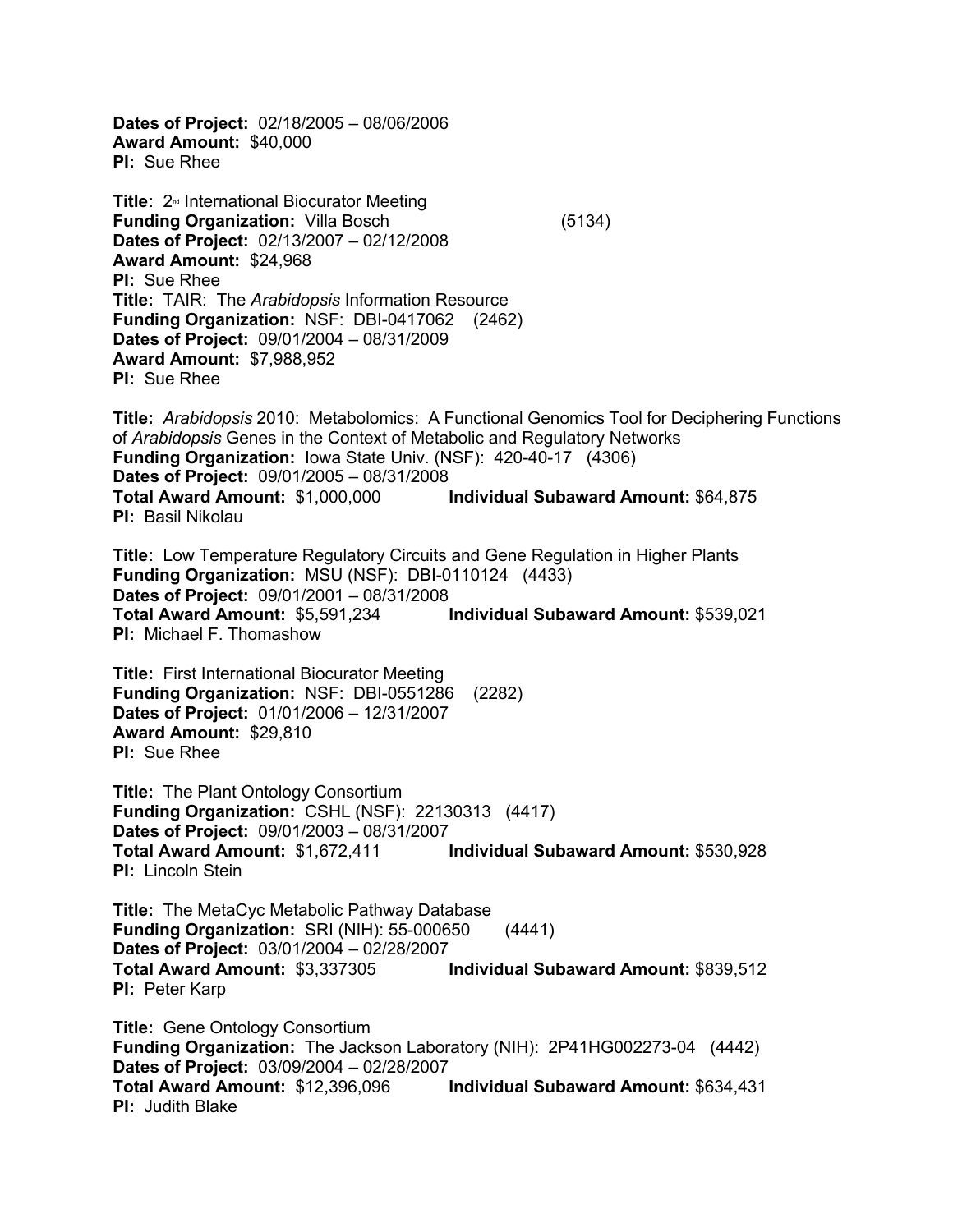**Title:** First International Biocurator Meeting **Funding Organization:** NIH: 1R13HG004030-01 (1403) **Dates of Project:** 12/07/2005 – 11/30/2006 **Award Amount:** \$12,000 **PI:** Sue Rhee

**Title:** The Arabidopsis Biological Resource Center at The Ohio State University **Funding Organization:** OSURF (NSF): DBI-0091471 (4428) **Dates of Project:** 02/01/2001 – 02/28/2006 **Total Award Amount:** \$2,123,500 **Individual Subaward Amount:** \$402,983 **PI:** Randy Scholl

**Title:** AtIR: An *Arabidopsis* Thaliana Information Resource **Funding Organization:** NSF: DBI-9978564 (2665) **Dates of Project:** 10/01/1999 – 09/30/2005 **Award Amount: \$**5,728,633 **PI:** Chris Somerville

**Title:** A Literature Curation Tool for Organism Databases **Funding Organization:** NIH: 1R01HG02728-01 (1092) **Dates of Project:** 09/30/2002 – 08/31/2005 **Award Amount:** \$896,386 **PI:** Sue Rhee

**Title:** Large-scale Fluorescent Tagging of Full-length Genes to Characterize Native Expression Patterns and Subcellular Targeting of *Arabidopsis* Proteins of Unknown Function **Funding Organization:** SUNY at Stony Brook (NSF): 1027553 (4413) **Dates of Project:** 09/01/2002 – 12/31/2004 **Total Award Amount:** \$1,580,000 **Individual Subaward Amount:** \$168,497 **PI:** Vitaly Citovsky

**Title:** Partnership for Research & Education in Plants **Funding Organization:** Virginia Tech (NIH): CR-19501-431399 (4402) **Dates of Project:** 09/30/2003 – 08/31/2004 **Total Award Amount:** \$249,302 **Individual Subaward Amount:** \$27,522 **PI:** Erin L. Dolan

**Title:** Gene Ontology Consortium **Funding Organization:** The Jackson Laboratory (NIH) (4435) **Dates of Project:** 01/01/2002 – 03/08/2004 **Total Award Amount:** \$5,784,994 **Individual Subaward Amount:** \$536,045 **PI:** Judith Blake

**Title:** Development of the MetaCyc Metabolic Pathway Database **Funding Organization:** SRI (NIH): P11833 (4437) **Dates of Project:** 03/01/2002 – 02/28/2004 **Total Award Amount:** \$1,842,466 **Individual Subaward Amount:** \$238,999 **PI:** Peter Karp

**Title:** Sequencing of *Arabidopsis* Chromosome II and Beyond, and Development of Resources for *Arabidopsis* Genome Analysis